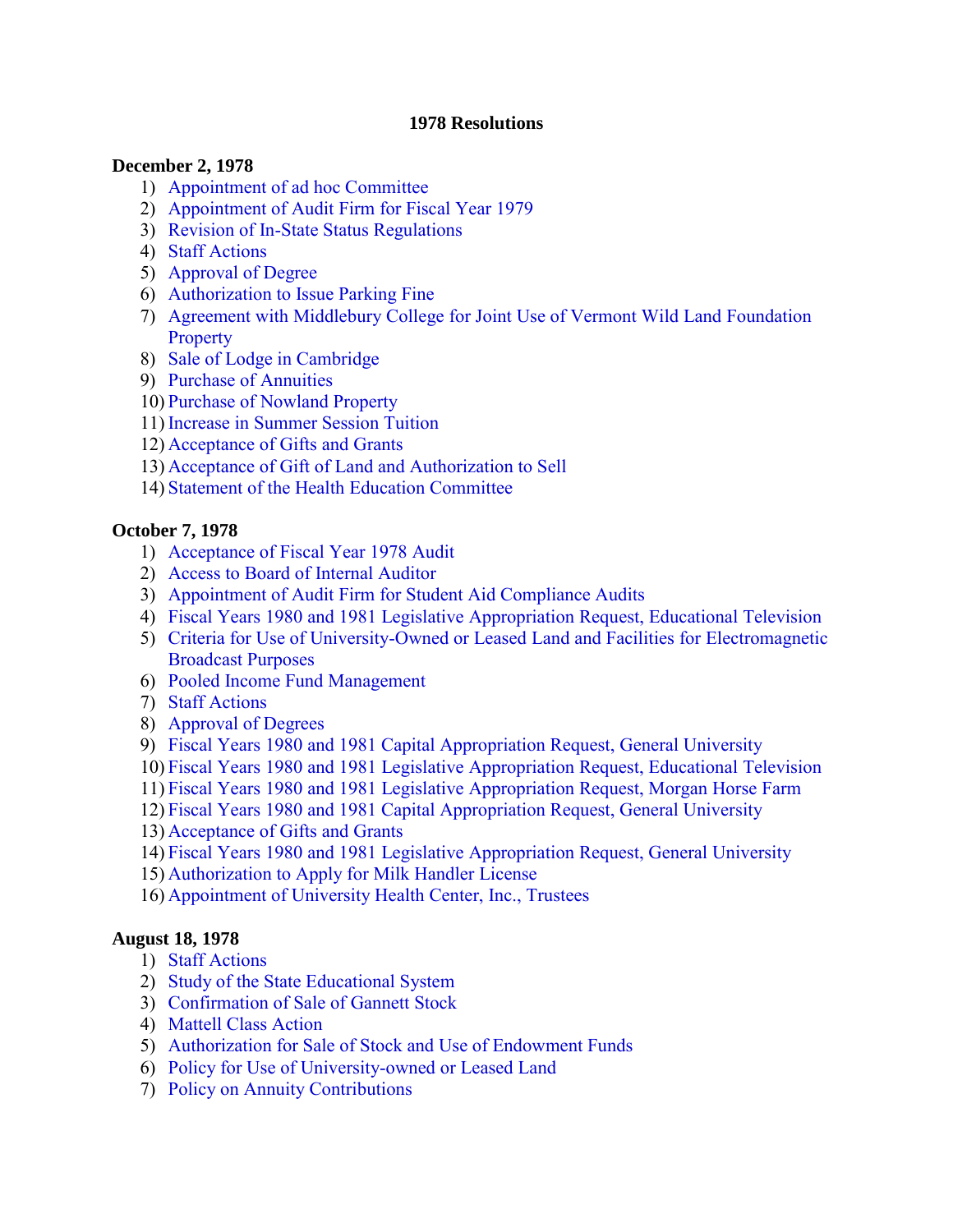- 8) [Acceptance of Gifts and Grants](#page-18-0)
- 9) [Addition to List of Authorized Signatures](#page-18-0)
- 10) [Amendment of Bylaws](#page-18-0)

#### **June 10, 1978**

- 1) [Designation of Chief Financial Officer](#page-19-0)
- 2) [Sale of James Company Stock](#page-19-0)
- 3) [Sale of Merchants Bank Stock](#page-19-0)
- 4) [Transfer of Life Insurance Policy](#page-19-0)
- 5) [Staff Actions](#page-20-0)
- 6) [Revision of Officers' Handbook](#page-20-0)
- 7) [Fiscal Year 1979 General University Operating Budget](#page-20-0)
- 8) [Addition to Physical Education/Athletic Facility](#page-20-0)
- 9) [Authorization to Proceed with South Campus Heat Line Project](#page-20-0)
- 10) [Acceptance of Gifts and Grants](#page-21-0)
- 11) [Audit of Certain Federal Grants and Awards](#page-22-0)
- 12) [Audit of Student Housing Funds](#page-22-0)

# **April 15, 1978**

- 1) [Staff Actions](#page-23-0)
- 2) [Authority to Award Degrees](#page-23-0)
- 3) [McCullough Chair of Political Science](#page-23-0)
- 4) [Rescinding of Degree](#page-23-0)
- 5) [Fleming Museum Accreditation](#page-23-0)
- 6) [Lease of Land at Shelburne Pond to LeDuc Family](#page-24-0)
- 7) [Transfer of Lease on St. Anselm's Chapel Property](#page-24-0)
- 8) [Morgan Horse Farm Budget, FY 79](#page-25-0)
- 9) [Educational Television Budget, FY 79](#page-25-0)
- 10) [In-State and Out-of-state Tuition Increases](#page-25-0)
- 11)[College of Medicine Tuition Increases](#page-25-0)
- 12) [Increase in Room Rent](#page-25-0)
- 13) [Increase in Board Rate](#page-26-0)
- 14) [Increase in Student Health Fee](#page-26-0)
- 15) [Fiscal Year 1979 Budget Premises](#page-26-0)
- 16) [Acceptance of Gifts and Grants](#page-26-0)
- 17) [From the Educational Television Committee](#page-26-0)

#### **March 4, 1978**

- 1) [Appointment of Audit Firm for Fiscal Year 1978](#page-27-0)
- 2) [Confirmation of Sale of 500 Shares of McCord Common Stock](#page-27-0)
- 3) [Transfer of Securities](#page-27-0)
- 4) [Staff Actions](#page-28-0)
- 5) [Approval of Degrees](#page-28-0)
- 6) [Medical Education](#page-28-0)
- 7) [Clearing Title to Land in East Montpelier](#page-29-0)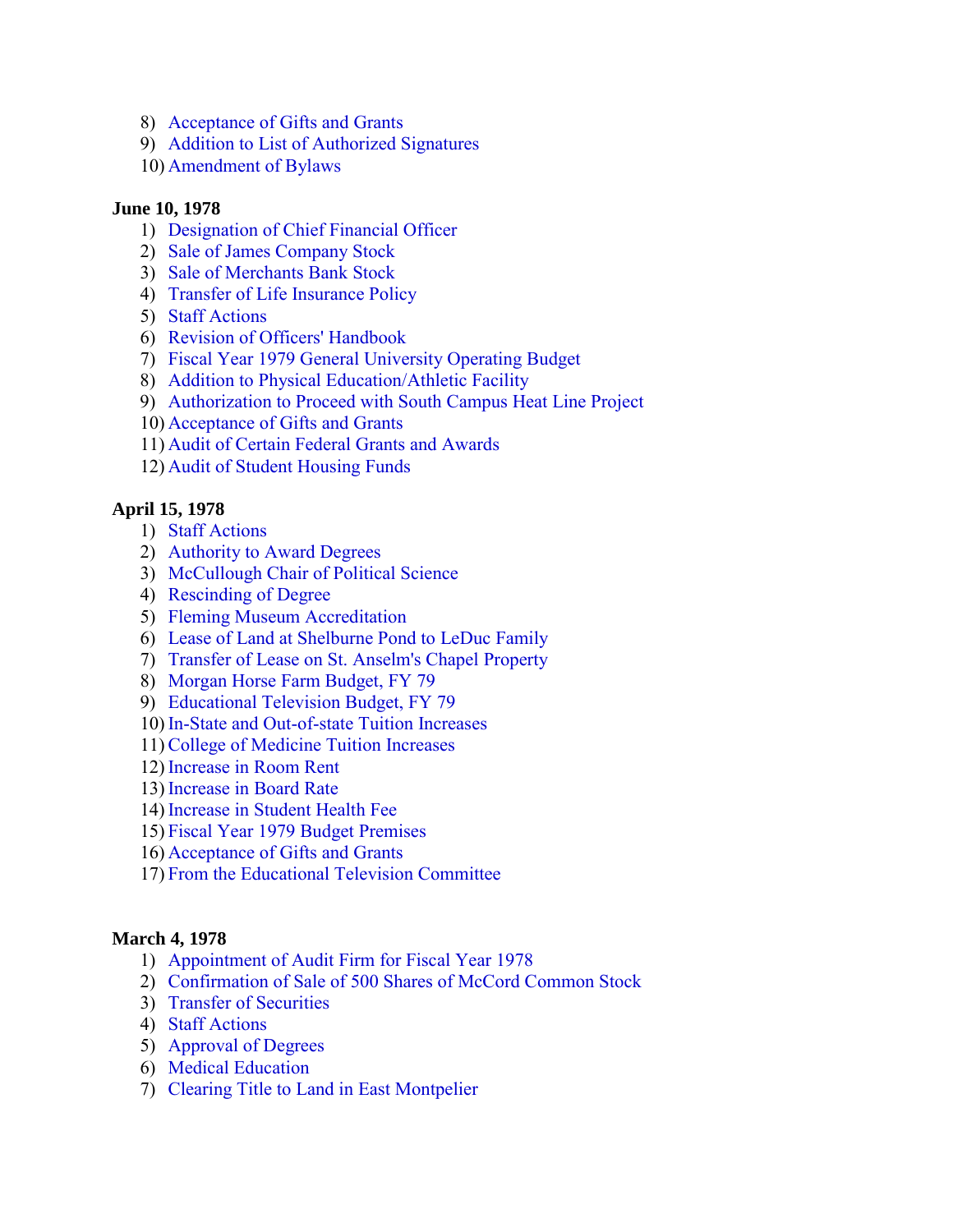- 8) [Bonding for Bailey Library Addition](#page-29-0)
- 9) [Assumption of Outstanding Obligation on Jeanne Mance Dormitory](#page-29-0)
- 10) [Authorization to Borrow for Jeanne Mance Dormitory](#page-30-0)
- 11) [Acceptance of Gifts and Grants](#page-30-0)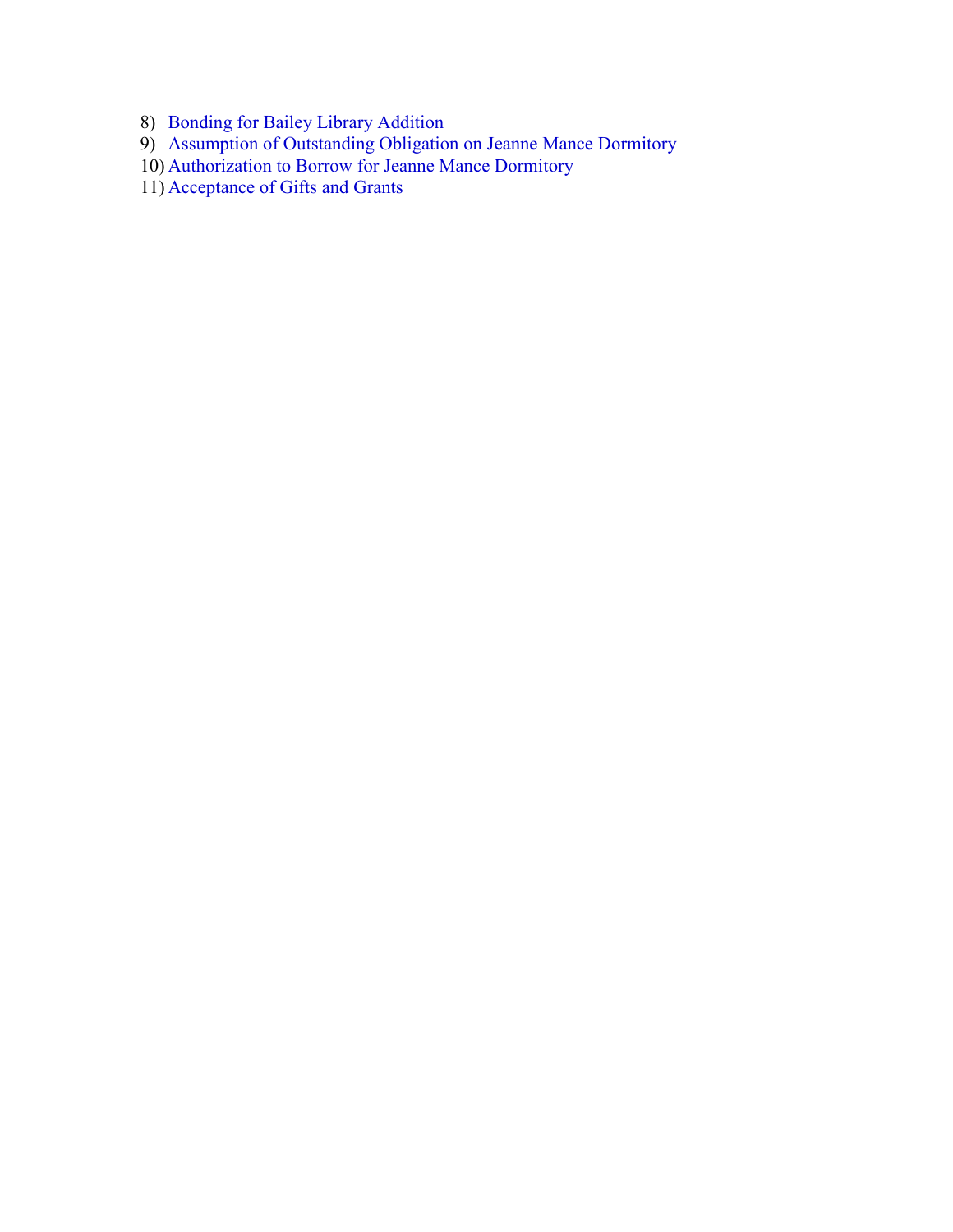## **RESOLUTIONS PRESENTED TO THE BOARD OF TRUSTEES FOR ADOPTION**

# **DECEMBER 2, 1978**

## <span id="page-3-0"></span>**COMMITTEE OF THE WHOLE**

#### **Appointment of ad hoc Committee**

RESOLVED, that the President appoint an ad hoc committee composed of Trustees, administration, faculty, and students to study the moral and ethical issues raised by University investment policies and that the Committee report its conclusions to the Investment Committee at the March meeting of the Board.

## **AUDIT COMMITTEE**

#### **Appointment of Audit Firm for Fiscal Year 1979**

RESOLVED, that the Board of Trustees recommend to, and enter into a contract with, the State Auditor of Accounts engaging the accounting firm of Coopers & Lybrand, Certified Public Accountants, of Boston, Massachusetts, under the terms of their proposal of November 9, 1978, to conduct the annual audit for the year ending June 30, 1979, in keeping with the University's Bylaws and the Statutes of the State of Vermont.

## **STUDENT ACTIVITIES COMMITTEE:**

## **Revision of In-State Status Regulations**

RESOLVED, that the Regulations for In-State Status adopted by the Board of Trustees on December 14, 1974, be amended as follows:

Rule #7 - from: "A student enrolling at the University of Vermont shall be classified by the appropriate admissions officer (Director of Admissions, Dean of the Graduate College, Associate Dean of the College of Medicine) as a resident or non-resident for admission and tuition purposes. The decision by the officer shall be based upon information furnished by the student and other relevant information. The officer is authorized to require such written documents, affidavits, verifications or other evidence as he/she deems necessary."

- to: "A student enrolling at the University of Vermont shall be classified by the appropriate officer (designated by the President) as a resident or non-resident for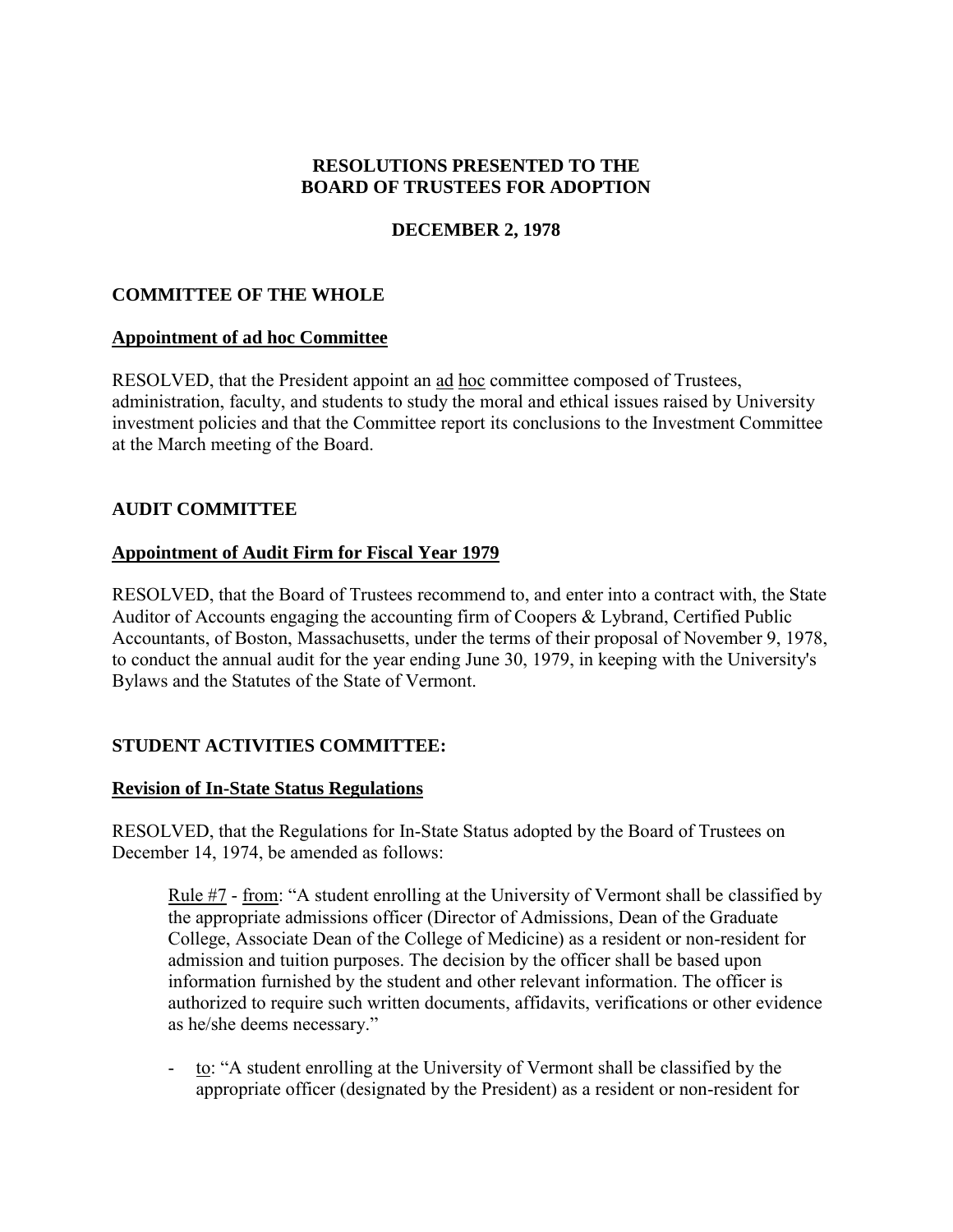<span id="page-4-0"></span>admission and tuition purposes. The decision by the officer shall be based upon information furnished by the student and other relevant information. The officer is authorized to require such written documents, affidavits, verifications or other evidence as he/she deems necessary."

Rule #9 - from: "The decision of the admissions officer on the classification of a student as a resident or non-resident may be appealed in writing to the Committee on Residence whose decision shall be final."

- to: "The decision of the officer on the classification of a student as a resident or nonresident may be appealed in writing to the Committee on Residence whose decision shall be final."

# **HEALTH EDUCATION COMMITTEE**

(see attached statement, pages 4 and 5)

# **EDUCATIONAL POLICY COMMITTEE**

#### **Staff Actions**

RESOLVED, that the Board of Trustees receives the list of staff actions and approves the leave of absence noted on page four of the staff action list.

#### **Approval of Degree**

RESOLVED, that the Board of Trustees authorizes the awarding of the M.D. degree to Jeffrey M. King who has completed the requirements of the College of Medicine and who has been recommended by the Dean and the Faculty Senate for the degree.

## **BUILDINGS AND GROUNDS COMMITTEE**

#### **Authorization to Issue Parking Fine**

RESOLVED, that the Board of Trustees authorizes the issuance of fines in the amount of \$25 to unauthorized vehicles situated in a parking zone which is designated for the sole use of the handicapped.

# **Agreement with Middlebury College for Joint Use of Vermont Wild Land Foundation Property**

RESOLVED, that the President be and hereby is authorized to enter into an agreement with Middlebury College regarding joint use of the Vermont Wild Land Foundation property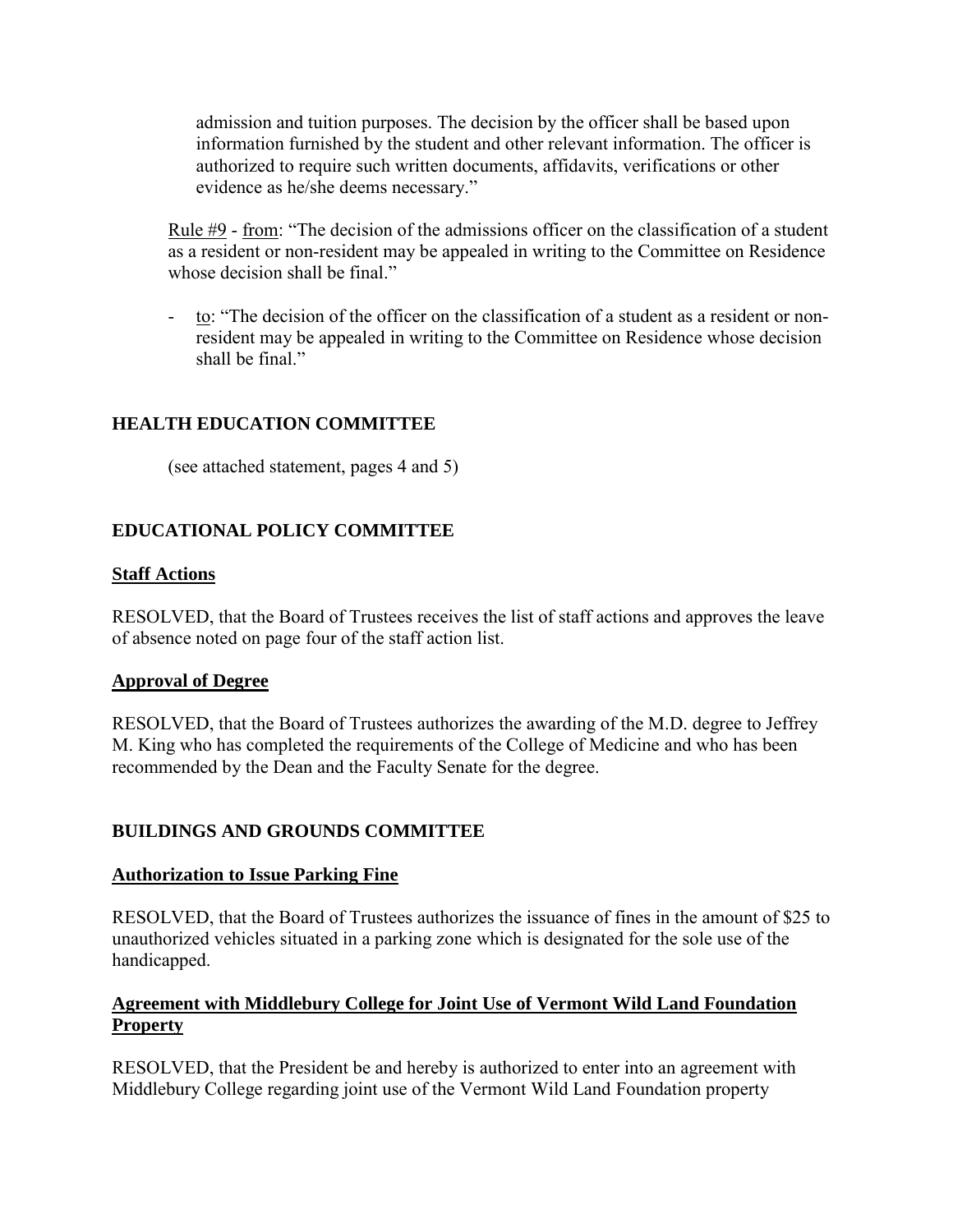<span id="page-5-0"></span>(including buildings), also known as High Pond, and share responsibility for costs of insurance and maintenance arising from said use.

BE IT FURTHER RESOLVED, that the President is authorized to explore issues related to assuming title to Vermont Wild Land Foundation property at a later date.

# **BUILDINGS AND GROUNDS AND FINANCE AND BUDGET COMMITTEES**

# **Sale of Lodge in Cambridge**

RESOLVED, that the President or his designee be and hereby is authorized to sell the Lodge located in the Town of Cambridge, Vermont, at a price determined by the President to be reasonable. Oil and mineral rights are to be retained. The President or his designee is further authorized to execute any and all instruments necessary, proper, and desirable for that purpose.

This resolution shall ratify a resolution authorizing lease or sale of the same premises passed by this Board at a meeting on April 18, 1970.

# **Purchase of Annuities**

WHEREAS, the University of Vermont and State Agricultural College has entered into annuity contracts which require periodic payments to be made by the University to various individuals in consideration for the receipt of property by the University; and

WHEREAS, the University wishes to liquidate these annuity obligations;

NOW, THEREFORE, BE IT RESOLVED, that the Board of Trustees hereby authorizes the President or his designee to purchase or receive as gifts the outstanding annuity contracts for an amount computed on the basis of accepted actuarial procedures; and

BE IT FURTHER RESOLVED, that the President or his designee be and hereby is authorized to execute any and all instruments necessary, proper, and desirable for these purchases or gifts; and further that any officer of this corporation is hereby authorized to certify this resolution to whom it may concern.

# **Purchase of Nowland Property**

RESOLVED, that the Board of Trustees authorizes the President or his designee to purchase approximately 2.2 acres of land from Aurora Nowland, Helen Gagnon, and Marie Underwood, said parcel being adjacent to the University Horticultural Farm and located at its northeasterly boundary, for a price determined by the President to be reasonable. The President or his designee is further authorized to execute any and all instruments necessary, proper, and desirable for purchase.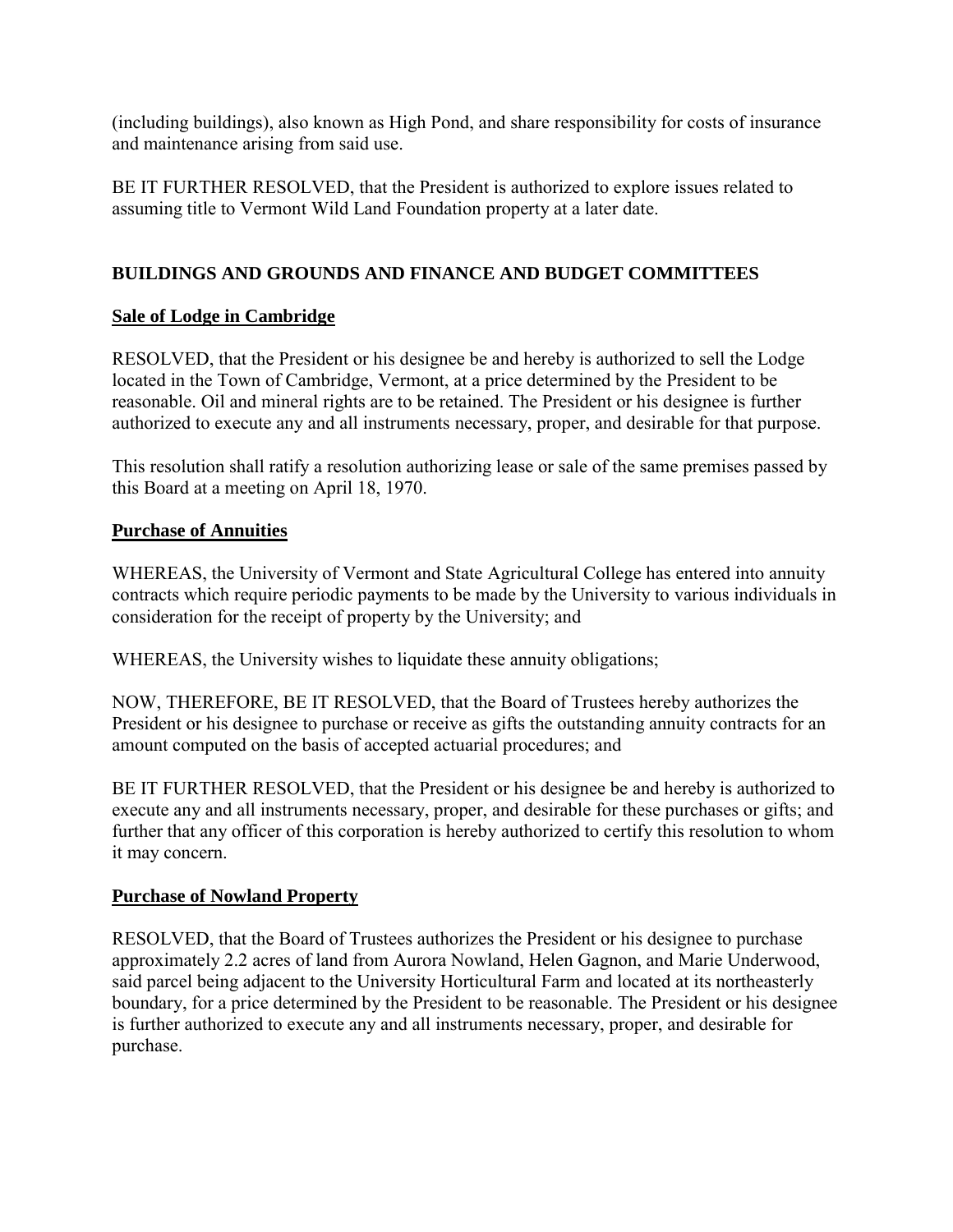## <span id="page-6-0"></span>**FINANCE AND BUDGET COMMITTEE**

### **Increase in Summer Session Tuition**

RESOLVED, that the Board of Trustees hereby approves a tuition increase for the Summer Session from \$40 to \$43 per credit hour for in-state students and from \$55 to \$60 per credit hour for out-of-state students. This resolution is to become effective with the 1979 Summer Session.

#### **Acceptance of Gifts and Grants**

RESOLVED, that the Board of Trustees hereby accepts gifts in the amount of \$182,113.26 and grants in the amount of \$3,357,602.

## **Acceptance of Gift of Land and Authorization to Sell**

RESOLVED, that the President or his designee be authorized to accept the gift of one lot of land located in Port Malabar, Brevard County, Florida. The lot is particularly described as Lot 5, Block 5, of Port Malabar Unit 14, a plat of which is recorded in Plat Book 15, Page 64, of the Public Records of Brevard County, Florida.

BE IT FURTHER RESOLVED, that the President or his designee be authorized to sell said lot at a price determined by the President to be reasonable. Proceeds from the sale shall be dedicated to the library construction fund. The President or his designee is further authorized to execute any and all instruments necessary, proper, and desirable to fulfill the terms of this resolution.

## **HEALTH EDUCATION COMMITTEE**

## **Statement of the Health Education Committee**

 During the recent session of the General Assembly, the House Education Committee considered legislation that would require Vermont residents who graduate from the College of Medicine to either practice in the State of Vermont or repay to the State the cost of their medical education. The Legislature adjourned before the matter came to the full House. However, the Trustees of the University of Vermont were aware of these deliberations and at their March 4, 1978, meeting, committed themselves to review and take a position on the concept. This document states that position and the factors considered in its formulation.

During the 1978 session of the General Assembly, new legislation was introduced by Representative Bonnett of Thetford that would have the effect of requiring Vermont residents graduating from the College of Medicine to either practice in the State or repay to the State the cost of their medical education. As well, it was discovered that Title 16, Chapter 75, Section 2361, of the Vermont Statutes Annotated, 1927, had the intent of requiring such service or payback. However, also uncovered were legal opinions to the effect that this statute was for technical reasons invalid, unenforceable, and, indeed, had never been enforced.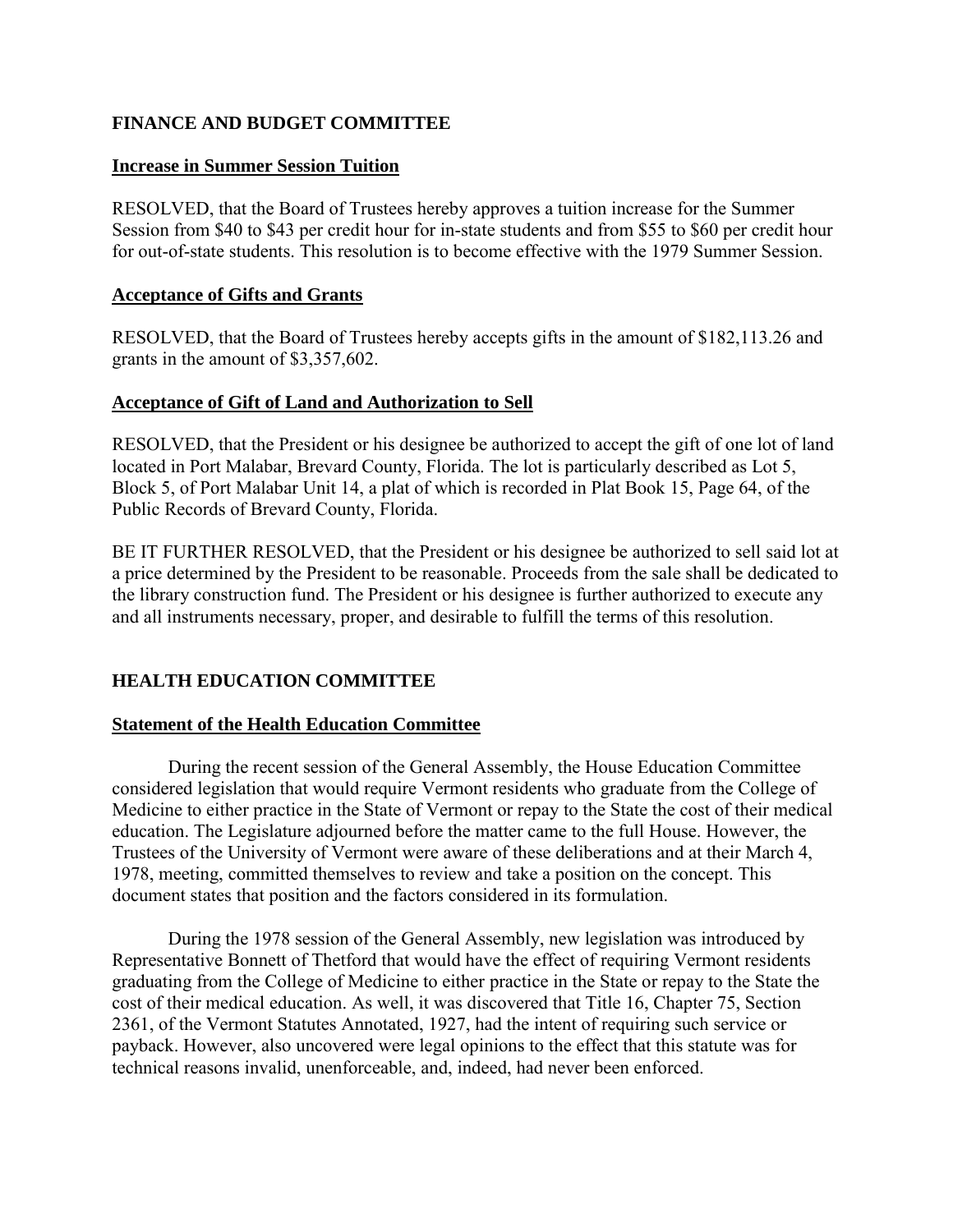In reviewing both the old and the proposed legislation, it appeared that the arguments in their favor are of two types. The first argument is that the State of Vermont is medically underserved either generally or in specific areas, and that a required period of service by graduates of the College of Medicine should alleviate such shortages. The second argument is that the State of Vermont can, in effect, reduce the cost of supporting the medical college by recovering a portion of that cost from Vermont residents after their graduation. Both of these reasons were examined in some detail.

 In considering the question of medical needs of the State, the numbers of physicians in the State and their distribution by specialty and geographic location were considered. Also considered were the steps taken by the College of Medicine to affect the numbers and distribution of physicians in the State. These steps have included an expansion in the class size from 50 to 83 students and a tripling of the enrollment of Vermonters, these actions tending to increase the supply of physicians likely to remain in the State. Steps taken to influence specialty distribution towards primary care areas have included the development of a Family Practice Department and residency program, expanded training in general medicine and pediatrics, and increased teaching in the practice office rather than in the Hospital. Steps to influence the geographic distribution of physicians have included acceptance of medical students from throughout the State of Vermont, the development of teaching practices in rural sites, and the requirement that students spend two months of their Senior Major in a Vermont community. It appears that at the present time there is no significant shortage of physicians in the State of Vermont and that they are relatively well distributed both geographically and by specialty. It also appears that the full effects of the programs just enumerated have not been felt, and there is reason to believe that those few areas currently inadequately served will be well served. Thus, arguments for mandatory service in designated areas does not appear to be justified on the basis of present or future need.

 It does appear that the legislation would result in the payback of some fraction of State support to medical education. However, because the State support to the medical college supports activities other than the direct education of medical students, because some graduates would practice in the State and not provide payback, and because the enrollment of Vermonters in the College might drop as a result of legislation, the amount of payback would be only a small portion of the costs of the College. In addition, there would be a series of secondary effects all of which are viewed as undesirable. These include: (1) the loss of some of the best Vermont medical students to out-of-state medical schools; (2) the direction of Vermont graduates to more lucrative but less needed specialty areas; (3) decreased attractiveness of medicine for financially disadvantaged applicants; and (4) the discriminatory nature of the legislation since the State subsidizes the education of many of its citizens, both at the undergraduate and the graduate level.

Also reviewed were other advantages accruing to the State in return for its support of the College of Medicine. These include the availability of a wide range of specialized care that would otherwise be available only in more distant facilities, and the economic impact of Federal, private, and non-Vermont State funds that form the predominate base of support of the College.

The conclusions reached were that there is no major problem with physician numbers and distribution in the State of Vermont that will not be addressed by actions already undertaken, and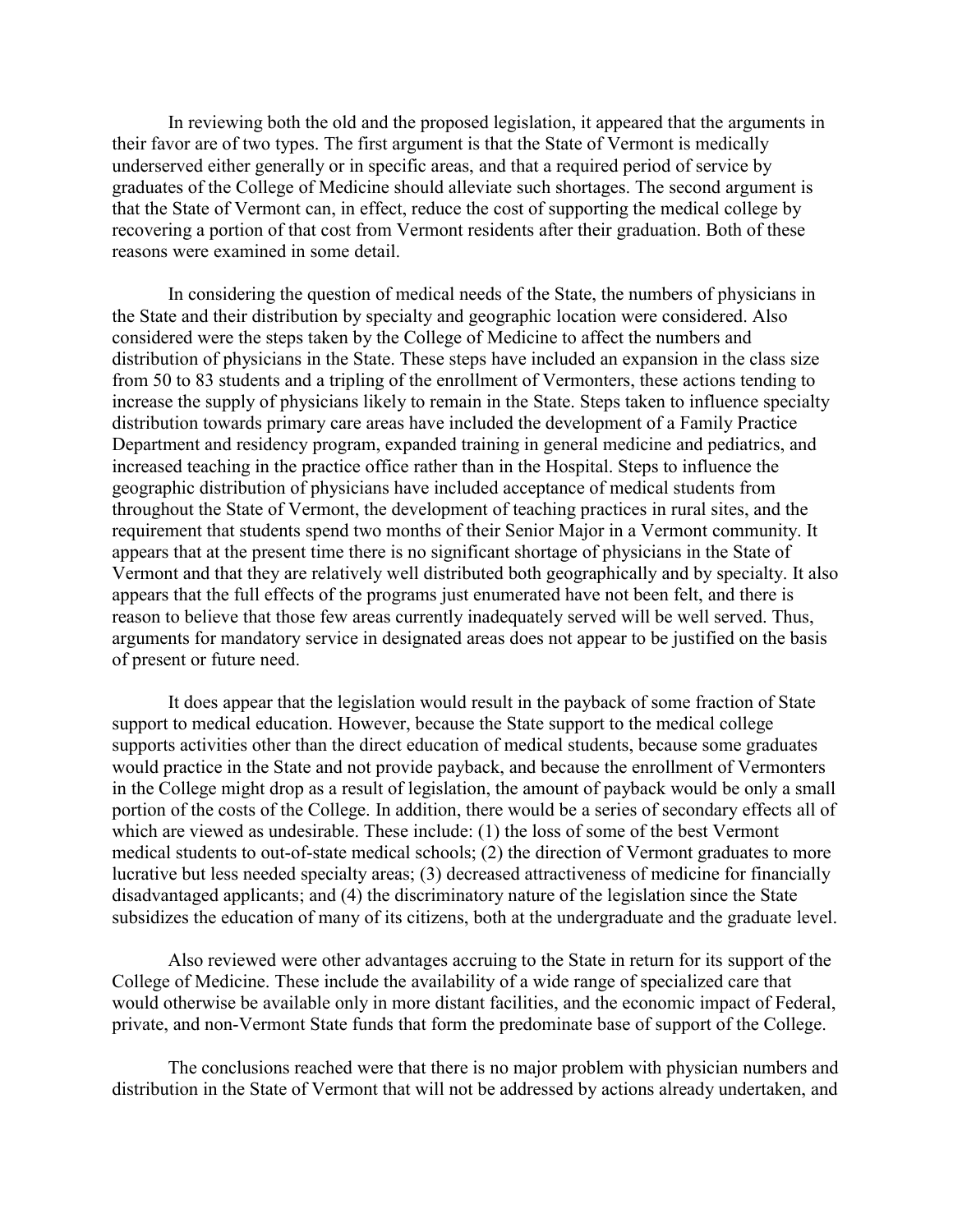that the undesirable side effects of financial payback considerably outweigh the potential financial return to the State. It is, therefore, our opinion that the concept of payback under consideration is one that addresses a problem already solved by more appropriate actions, and one that carries with it significant undesirable side effects.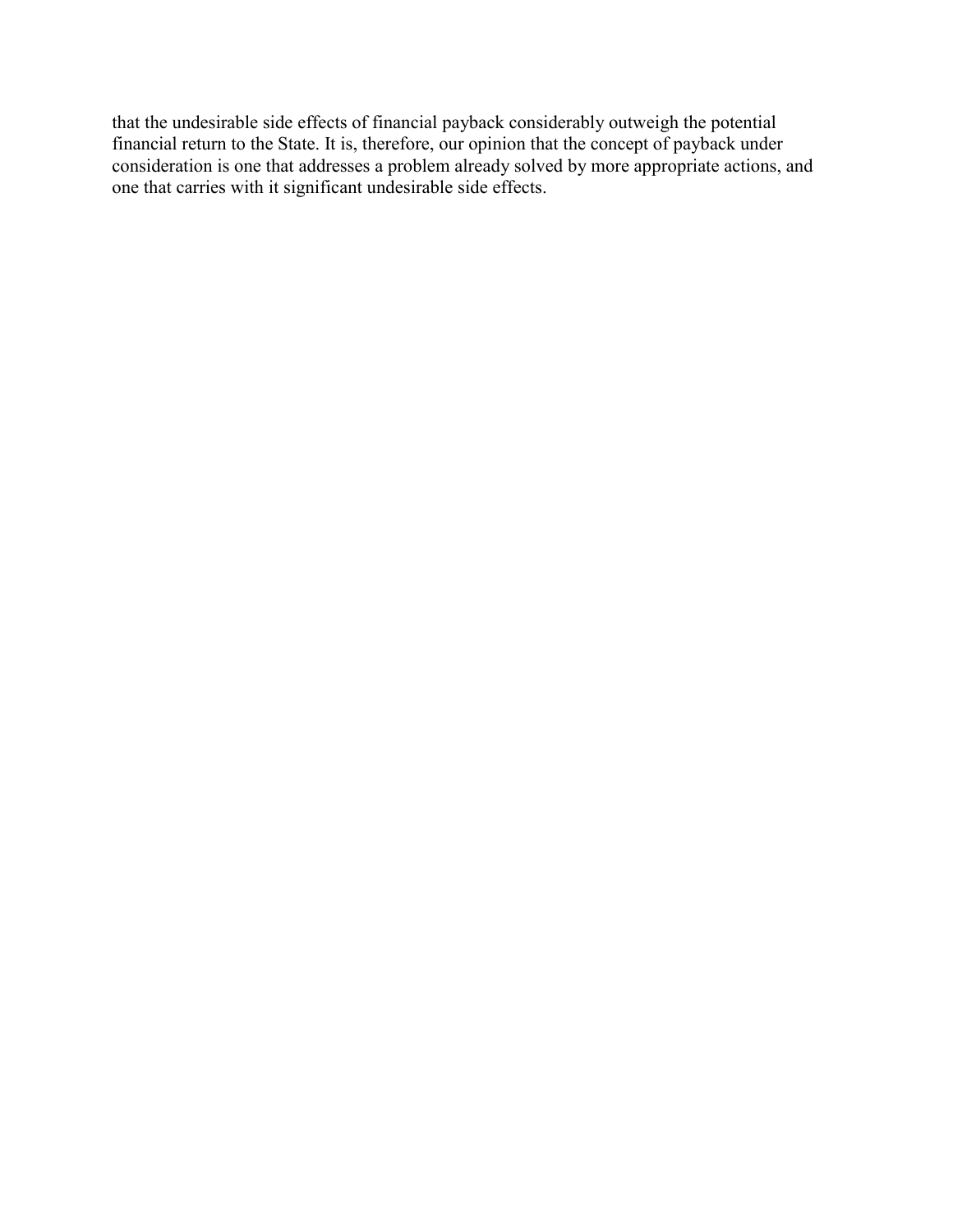### **RESOLUTIONS PRESENTED TO THE BOARD OF TRUSTEES FOR ADOPTION**

## **OCTOBER 7, 1978**

## <span id="page-9-0"></span>**AUDIT COMMITTEE**

#### **October 5, 1978**

#### **Acceptance of Fiscal Year 1978 Audit**

WHEREAS, the books and accounts of the University of Vermont and State Agricultural College for the Fiscal Year ended June 30, 1978, have been audited by Coopers & Lybrand, Certified Public Accountants, under the supervision of the Auditor of Accounts, State of Vermont, and the report of such audit published in detail in accordance with 32, V.S.A., Sec. 163 (5);

BE IT RESOLVED, that in accordance with authorization contained in the Bylaws, the Board hereby accepts such audit in lieu of the annual audit, and that the same be considered as the report of the Audit Committee.

#### **Access to Board of Internal Auditor**

RESOLVED, that the Internal Auditor will have free and direct access to the Audit Committee, or other members of the Board of Trustees, as the person in the position deems it necessary, or as the Audit Committee deems necessary. Additionally, the Audit Committee should participate in approving the audit schedule, guiding the work of the Internal Auditor in the broad sense, and overseeing the coordination of internal and external audit operations. For purposes of day-to-day operations and reporting, the Internal Auditor will report to the Vice President for Administration.

## **Appointment of Audit Firm for Student Aid Compliance Audits**

WHEREAS, the accounts of certain grants and awards made to the University of Vermont and State Agricultural College by the United States Department of Health, Education, and Welfare require audits in accordance with certain mandated audit standards;

BE IT RESOLVED, that the Board hereby appoints the accounting firm of Archibald M. Peisch and Company, Certified Public Accountants, for the purpose of conducting those audits for the fiscal year ended June 30, 1978. Those audits include the National Direct Student Loan Program, the Health Professions and Nursing Student Loan Programs, the College Work-Study Program, the Basic and Supplemental Education Opportunity Grants, and the Title I Grant.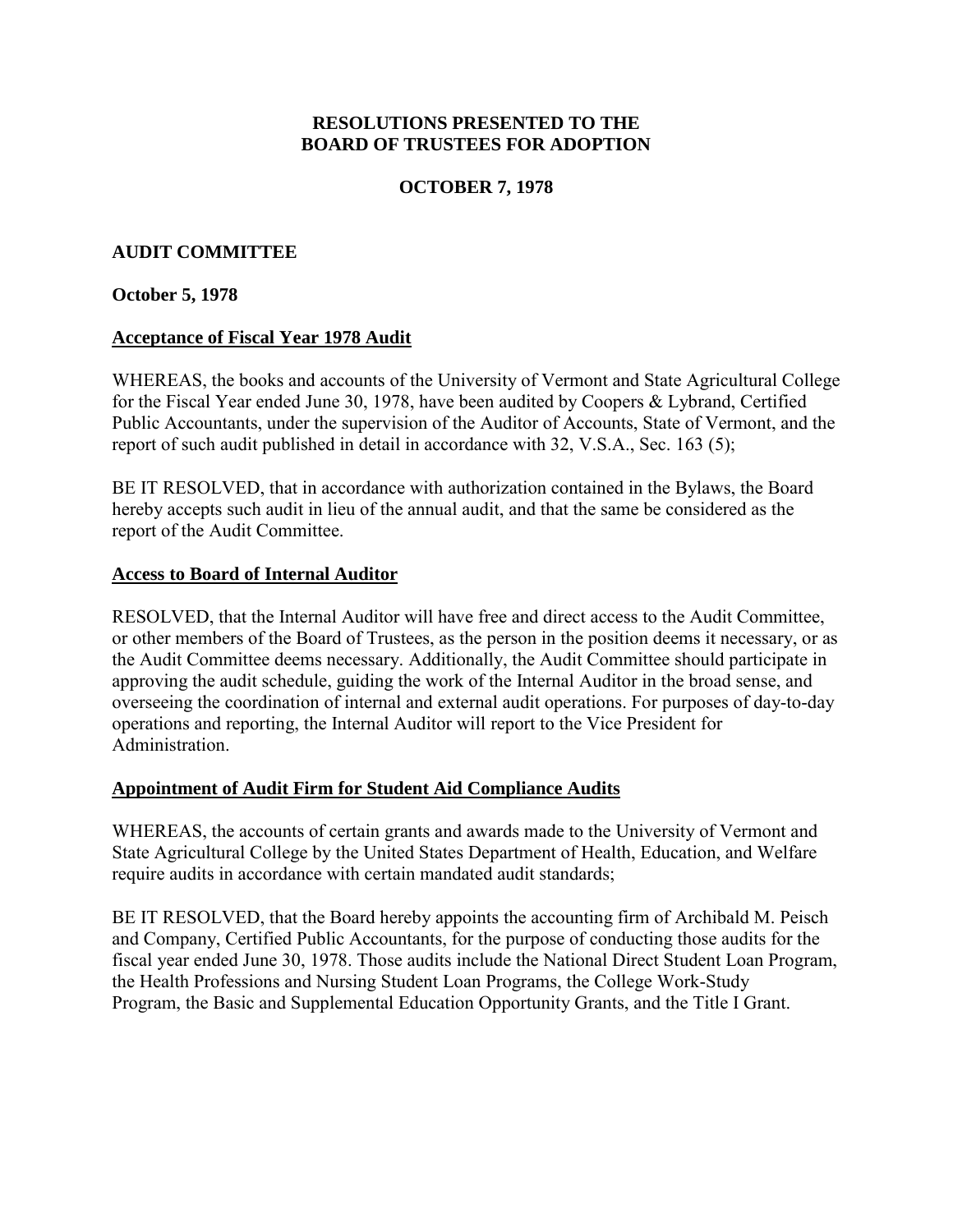# <span id="page-10-0"></span>**EDUCATIONAL TELEVISION COMMITTEE**

#### **October 6, 1978**

#### **Fiscal Years 1980 and 1981 Legislative Appropriation Request, Educational Television**

(see Finance and Budget Committee)

#### **Criteria for Use of University-owned or Leased Land and Facilities for Electromagnetic Broadcast Purposes**

WHEREAS, the Board of Trustees previously adopted on April 20, 1974, a resolution governing the management of natural areas, and

WHEREAS, the Board of Trustees previously adopted on February 17, 1973, a resolution concerning special regulations for the management of Mount Mansfield, and

WHEREAS, the Board of Trustees adopted on August 19, 1978, a resolution pledging the University to foster co-location of mountaintop facilities on properties owned or leased by the University, which resolution superseded, in part, the 1973 regulations concerning management of Mount Mansfield,

NOW, THEREFORE, BE IT RESOLVED, that the Board of Trustees recognizes the following criteria as those which must be considered in judging requests for the use of University-owned or leased land or facilities:

1. Site. Both the selection of the specific mountaintop and the location on that mountaintop must be required for adequate signal coverage.

Alternative sites shall be considered and analyzed to determine the actual coverage that could be anticipated, except that applicants will not be required to consider mountaintops which are currently uninhabited or untouched.

2. Public Benefit. Preference will be given to requests which demonstrate potential significant benefit to the public.

In making this determination, the following list will be considered to be approximately of decreasing significance for public benefit:

- a. Public safety.
- b. Public health and general welfare.
- c. Educational and public broadcasting.
- d. Commercial broadcasting.
- e. Public service and utility communications.
- f. Private or commercial communications.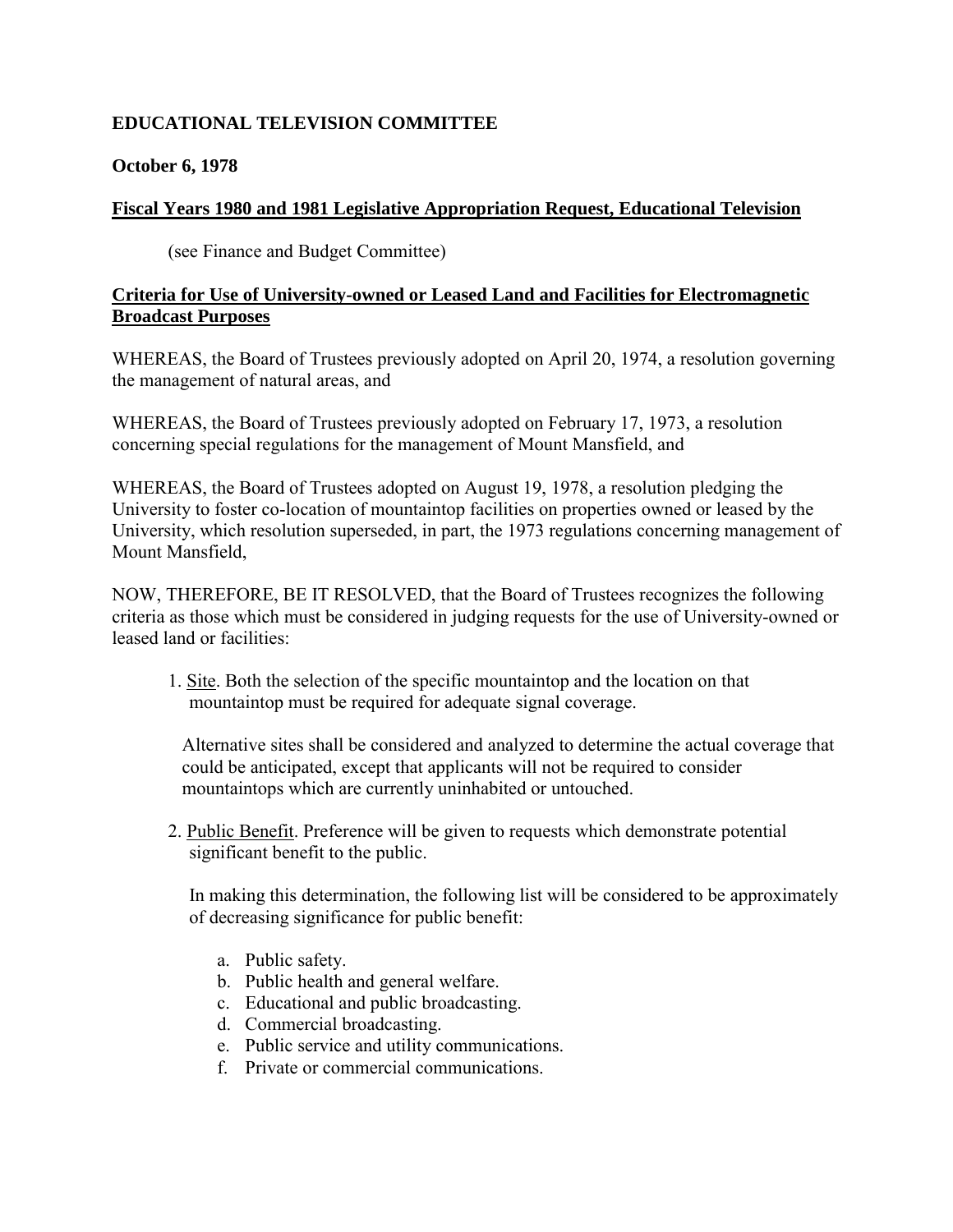<span id="page-11-0"></span>3. Co-location. To the extent that it is possible to do so, proposals will be expected to be designed to use existing buildings, facilities, and equipment. In addition, all proposals will be judged in terms of their potential impact on future co-location.

All proposals and agreements must be designed to facilitate future co-location.

4. Aesthetic Considerations. The construction, installation, maintenance, development, and/or use of any site, structure, or facility shall be such as to minimize detraction from scenic or other aesthetic resources.

# **INVESTMENT COMMITTEE**

# **October 6, 1978**

# **Pooled Income Fund Management**

RESOLVED, that no trustee, officer, director or other official of the University of Vermont and State Agricultural College who is a donor to or beneficiary of the University of Vermont and State Agricultural College Pooled Income Fund may directly or indirectly have general responsibilities with respect to the Fund which are ordinarily exercised by a trustee.

#### **EDUCATIONAL POLICY COMMITTEE October 6, 1978**

## **Staff Actions**

RESOLVED, that the Board of Trustees receives the list of staff actions and approves the leaves of absence noted on page nine of the staff action list.

## **Approval of Degrees**

RESOLVED, that the Board of Trustees approves the awarding of degrees to those students who have completed their degree requirements and who have been recommended by their respective Deans or Directors and approved by the Faculty Senate.

# **BULDINGS AND GROUNDS COMMITTEE**

## **October 5, 1978**

# **Fiscal Years 1980 and 1981 Capital Appropriation Request, General University**

(see Finance and Budget Committee)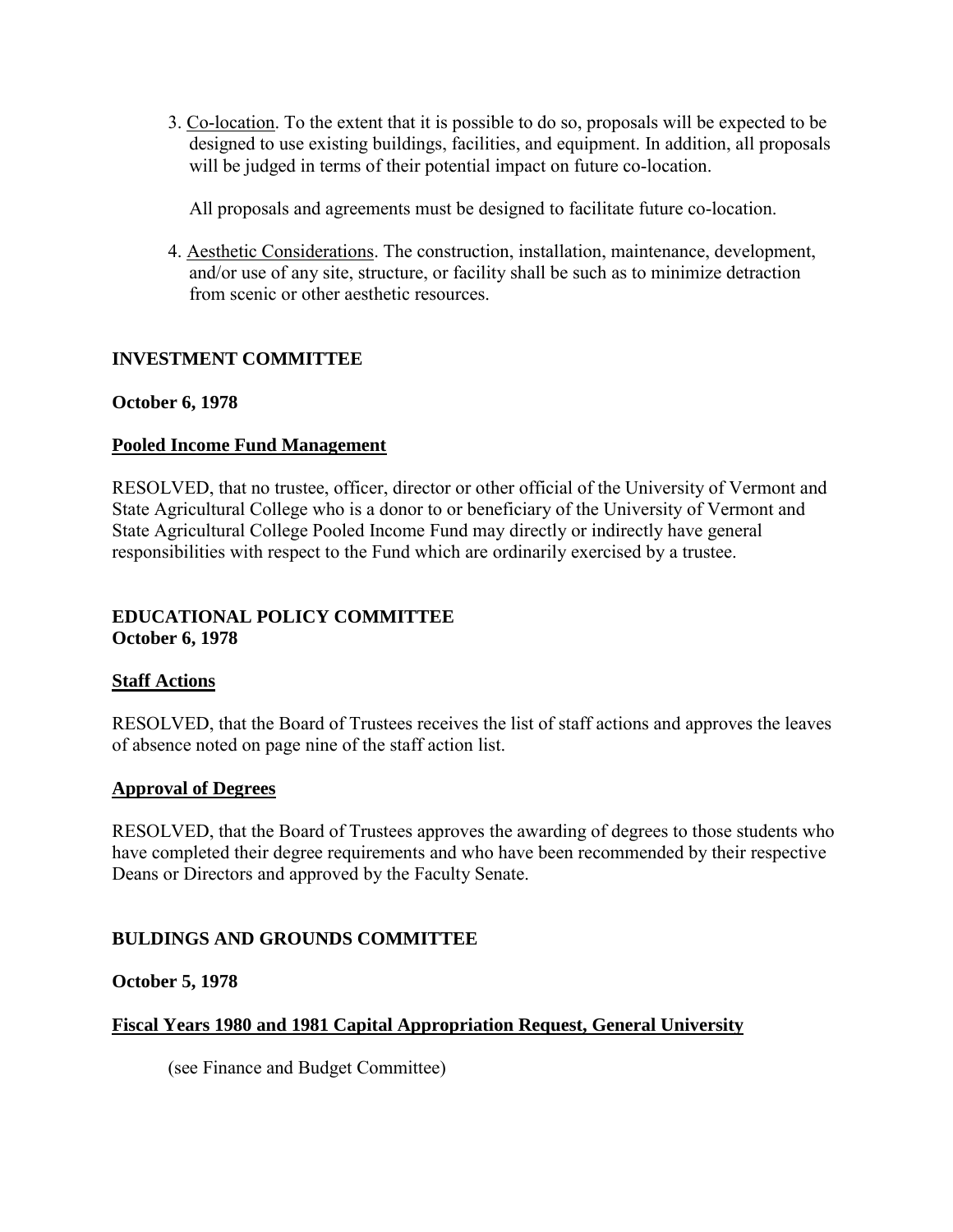## <span id="page-12-0"></span>**FINANCE AND BUDGET COMMITTEE**

### **October 6 and 7, 1978**

#### **Fiscal Years 1980 and 1981 Legislative Appropriation Request, Educational Television**

RESOLVED, that the President be and hereby is authorized to request from the Governor and the Legislature of the State of Vermont an appropriation for the general operations of Vermont Educational Television in the amount of \$736,000 for Fiscal Year 1980 and \$815,100 for Fiscal Year 1981.

#### **Fiscal Years 1980 and 1981 Legislative Appropriation Request, Morgan Horse Farm**

RESOLVED, that the President be and hereby is authorized to request from the Governor and the Legislature of the State of Vermont an appropriation for general operations of the Morgan Horse Farm in the amount of \$6,000 for Fiscal Year 1980 and \$7,000 for Fiscal Year 1981.

#### **Fiscal Years 1980 and 1981 Capital Appropriation Request, General University**

RESOLVED, that the President be and hereby is authorized to request from the Governor and the Legislature of the State of Vermont \$2,947,000 for Fiscal Year 1980 and \$1,105,000 for Fiscal Year 1981 for the following general. University capital expenditures:

| <b>Fiscal Year 1980</b>             |             |
|-------------------------------------|-------------|
| Connection of gymnasium complex     |             |
| to Central Heating Plant            | \$120,000   |
| Architectural barrier compliance    | 502,000     |
| Fleming Museum renovation           | 1,275,000   |
| <b>Central Maintenance Facility</b> | 500,000     |
| Energy conservation                 | 550,000     |
| Total FY '80                        | 2,947,000   |
| <b>Fiscal Year 1981</b>             |             |
| Fieldhouse roof replacement         | \$270,000   |
| Safety                              | 85,000      |
| Carrigan Dairy Science renovation   | 200,000     |
| Improvement of instructional space  | 250,000     |
| Energy conservation                 | 150,000     |
| Architectural barrier compliance    | 50,000      |
| Risk management                     | 100,000     |
| Total FY '81                        | \$1,105,000 |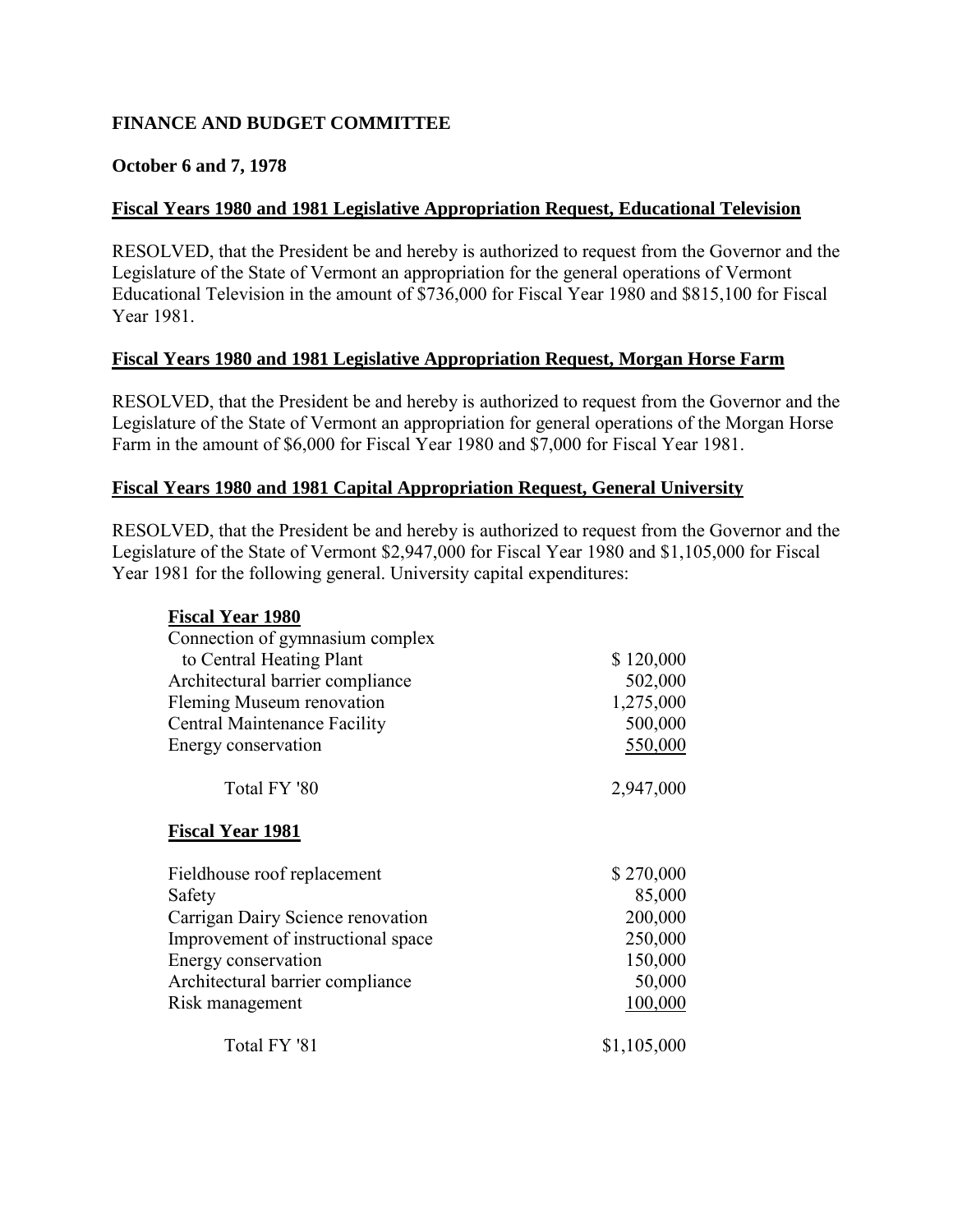# <span id="page-13-0"></span>**Acceptance of Gifts and Grants**

RESOLVED, that the Board of Trustees hereby accepts gifts in the amount of \$338,018.23 and grants in the amount of \$4,719,636.

### **Fiscal Years 1980 and 1981 Legislative Appropriation Request, General University**

WHEREAS, the Board of Trustees on August 19, 1978, adopted principles to guide University financial policy, and

WHEREAS, even after a base budget reduction of \$350,000 in Fiscal Year 1980 and an additional reduction of \$350,000 in Fiscal Year 1981, the costs derived using these principles are projected to increase by \$4,195,000 (10% increase) in Fiscal Year 1980 and \$3,987,000 (8.7% increase) in Fiscal Year 1981, and

WHEREAS, in accordance with these principles, non-resident tuition is projected to increase by 10 percent (\$375 per year) in Fiscal Year 1980 and 8.7 percent (\$358 per year) in Fiscal Year 1981, and

WHEREAS, also in accordance with these principles, the added costs to Vermont appropriation and/or in-state tuition would require an increase from these sources of \$2,188,000 in Fiscal Year 1980 and an additional increase of \$2,173,000 in Fiscal Year 1981 according to the following table:

| <b>Tuition Increase</b> | <b>Increase in State Appropriation</b><br>(in thousand \$) |               |
|-------------------------|------------------------------------------------------------|---------------|
|                         | <b>FY '80</b>                                              | <b>FY '81</b> |
| \$0                     | \$2,188                                                    | \$2,173       |
| 100                     | 1,777                                                      | 1,765         |
| 130                     | 1,654                                                      | 1,642         |
| 200                     | 1,366                                                      | 1,356         |
| 300                     | 955                                                        | 948           |

NOW, THEREFORE, BE IT RESOLVED, that the President be and hereby is authorized to request from the Governor and the Legislature of the State of Vermont an appropriation for general operations of the University of Vermont and State Agricultural College in the amount of \$16,157,000 in Fiscal Year 1980 and \$18,330,000 in Fiscal Year 1981, noting the aforementioned relationship between the Vermont appropriation and the in-state tuition level.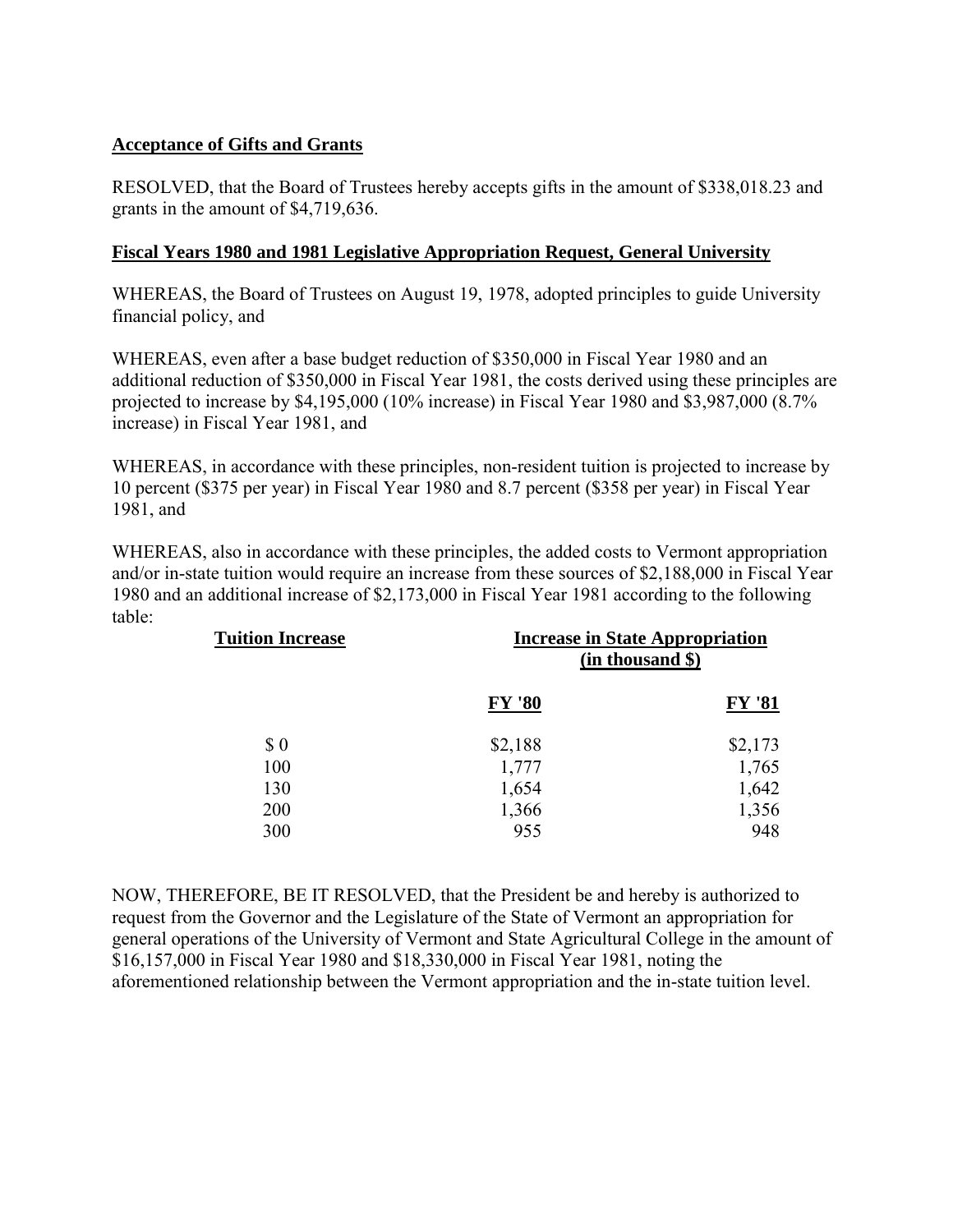#### <span id="page-14-0"></span>**BOARD OF TRUSTEES**

#### **October 7, 1978**

#### **Authorization to Apply for Milk Handler License**

WHEREAS, the 1978 session of the General Assembly of the State of Vermont passed Act 159 (amending 6 VSA Sec. 2721 through 2722a) requiring corporations applying for a milk handler license to submit the names and addresses of all officers and directors, a copy of the articles of association or charter, a copy of the bylaws with any amendments, a certificate of good standing from the Secretary of State, and a resolution from the Board of Trustees authorizing the application; and

WHEREAS, the University of Vermont and State Agricultural College, through its Department of Animal Sciences, has engaged in milk handling operations since the establishment of the research herd at the University and has sold the products resulting from said operations;

BE IT RESOLVED, that the Board of Trustees hereby authorizes the President or his designee to apply for a milk handler license under the laws of the State of Vermont.

#### **Appointment of University Health Center, Inc., Trustee**

RESOLVED, that the Board of Trustees approves the reappointment of Joseph E. Corbett as one of the two University Trustees to serve on the Board of the University Health Center, Inc., effective November 1, 1978, to March 1, 1980.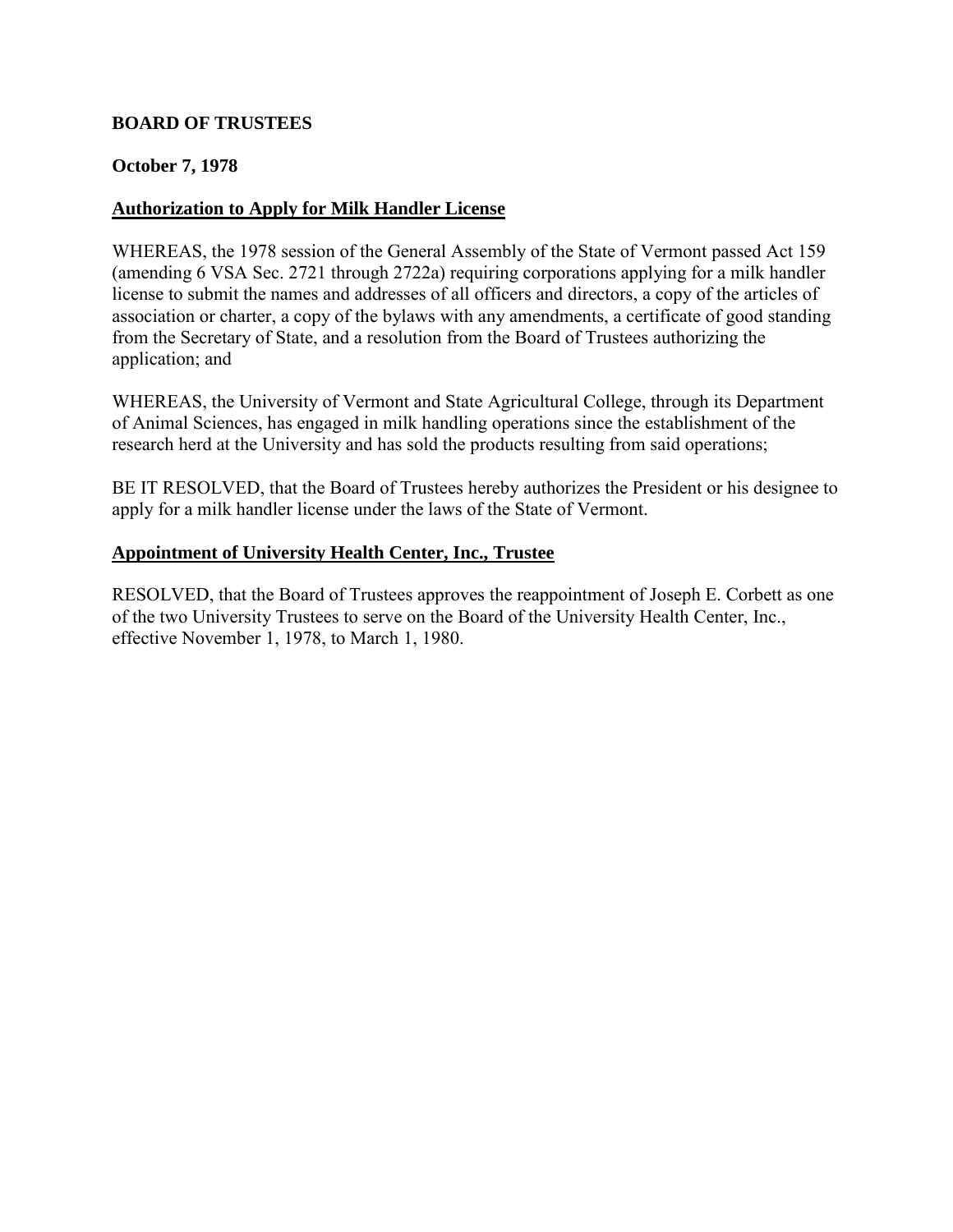# <span id="page-15-0"></span>**EDUCATIONAL POLICY COMMITTEE**

#### **August 18, 1978**

#### **Staff Actions**

- (1) RESOLVED, that the Board of Trustees receives the list of staff actions, including fulltime faculty reappointments for 1979-80 and part-time faculty reappointments for 1978- 79, and approves the leaves of absence noted on pages five and six of the staff action list and the list of appointments of deans and directors for Fiscal Year 1979.
- (2) RESOLVED, that the Board of Trustees approves the appointment of the following faculty with tenure effective as of the date of their appointment: Henry H. Schmidek, Professor of Surgery, College of Medicine, September 1, 1978; Raymond T. Coward, Associate Professor of Early Childhood and Human Development, School of Home Economics, January 1, 1979.
- (3) RESOLVED, that the Board of Trustees, in accordance with the section entitled "Employment of Relatives" on page three of the Employees' Handbook, approves the appointment of Christine Happ as Technologist in the Department of Zoology for the term of the current research grant as an exception to the University's policy prohibiting the employment of members of the same family where one relative exercises direct supervision over another.

#### **Study of the State Educational System**

WHEREAS, the Governor of the State of Vermont has expressed interest in conducting a comprehensive review of the public educational system; and

WHEREAS, the University of Vermont, through its programs and faculty members, has expertise in many of the areas likely to be dealt with in such a review; and

WHEREAS, the University of Vermont, as the State University, wishes to make its educational resources available to State needs;

NOW, THEREFORE, BE IT RESOLVED, that the Board of Trustees of the University wishes to note the availability of resources at the University for any comprehensive studies of education in Vermont and invites all parties to make use of the University's resources.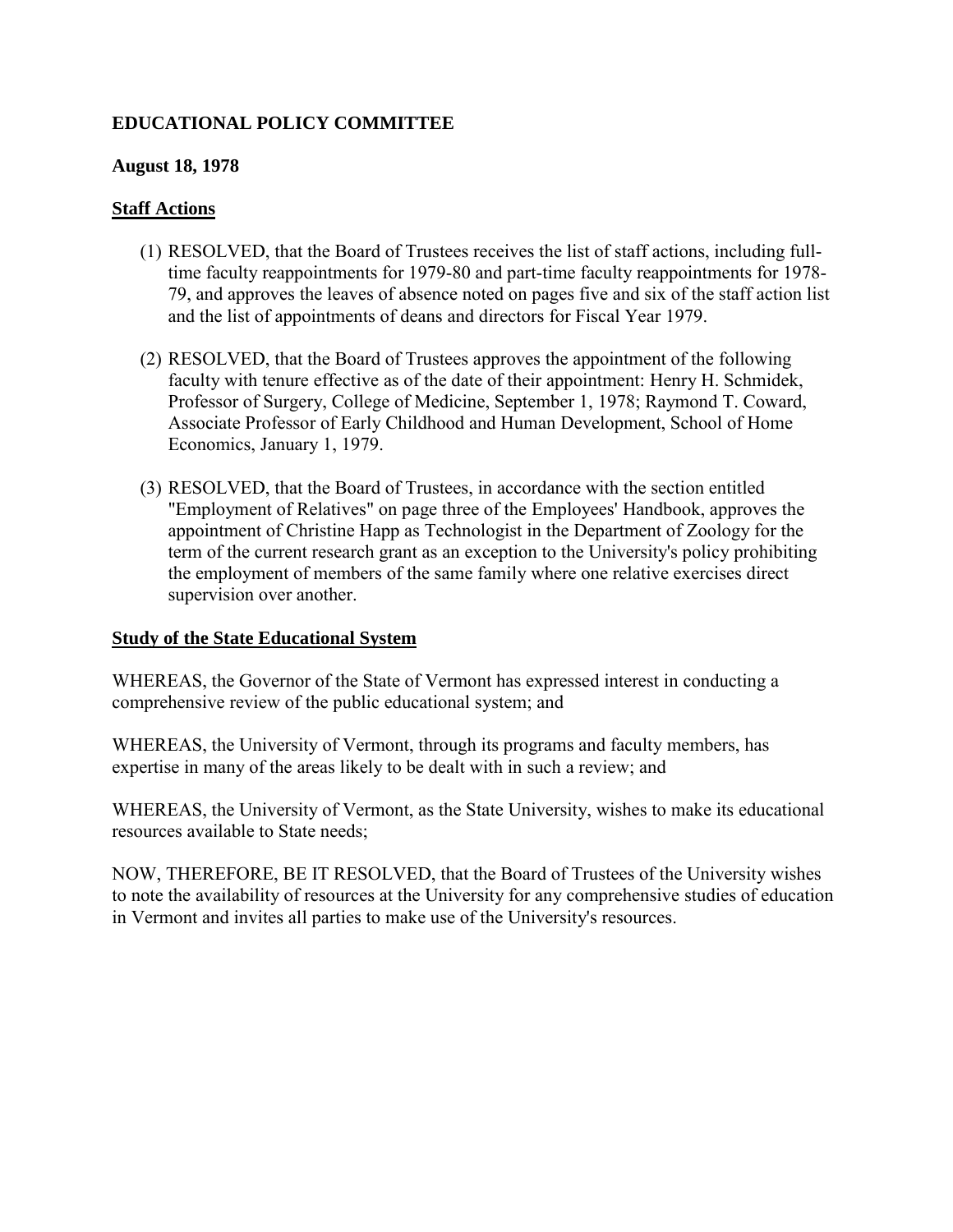## <span id="page-16-0"></span>**INVESTMENT COMMITTEE**

### **August 18, 1978**

#### **Confirmation of Sale of Gannett Stock**

RESOLVED, that the Treasurer is hereby authorized to sell at market Gannett Company, Inc., common stock received from J. Warren McClure as contributions to the funding of the Bailey Library addition.

BE IT FURTHER RESOLVED, that the Treasurer, Gordon Paterson, is further authorized to execute any and all instruments necessary, proper, and desirable for that purpose; and further that any officer of this corporation is hereby authorized to certify this resolution to whom it may concern.

#### **Mattel Class Action**

RESOLVED, that the Treasurer be and hereby is authorized to sell at market any warrants or debentures received in connection with the settlement of the Mattel, Inc., class action.

BE IT FURTHER RESOLVED, that the Treasurer, Gordon Paterson, is further authorized to execute any and all instruments necessary, proper, and desirable for this purpose, and further that any officer of this corporation is hereby authorized to certify this resolution to whom it may concern.

## **Authorization for Sale of Stock and Use of Endowment Funds**

WHEREAS, the University received 1,000 shares of Houston Lighting and Power Company common stock in 1964 for purposes of constructing Phase III of the Medical College building (Given Building) that are still held by the University in the Jean W. Simpson Fund for the purpose of the original gift, and

WHEREAS, the University received \$3,500 from John Van S. Maeck as a result of the sale of University interests in a life insurance policy given to the University by John Van S. Maeck as a gift to Phase III of the Medical Building, and

WHEREAS, the University Medical College has received gifts from time to time that have been added to the Funds Functioning as Endowments within the Consolidated Endowment Fund, and

WHEREAS, the University plans renovation in the Given Building;

NOW, THEREFORE, BE IT RESOLVED, that the Treasurer is hereby authorized to sell at market 1,000 shares of Houston Industries (Houston Light and Power Company) common stock and also to liquidate a sufficient number of units in Funds Functioning as Endowments of the Consolidated Endowment Fund so that the combined proceeds of the stock sale plus accrued dividends of the stock, the \$3,500 John Van S. Maeck gift and liquidation will meet the cost of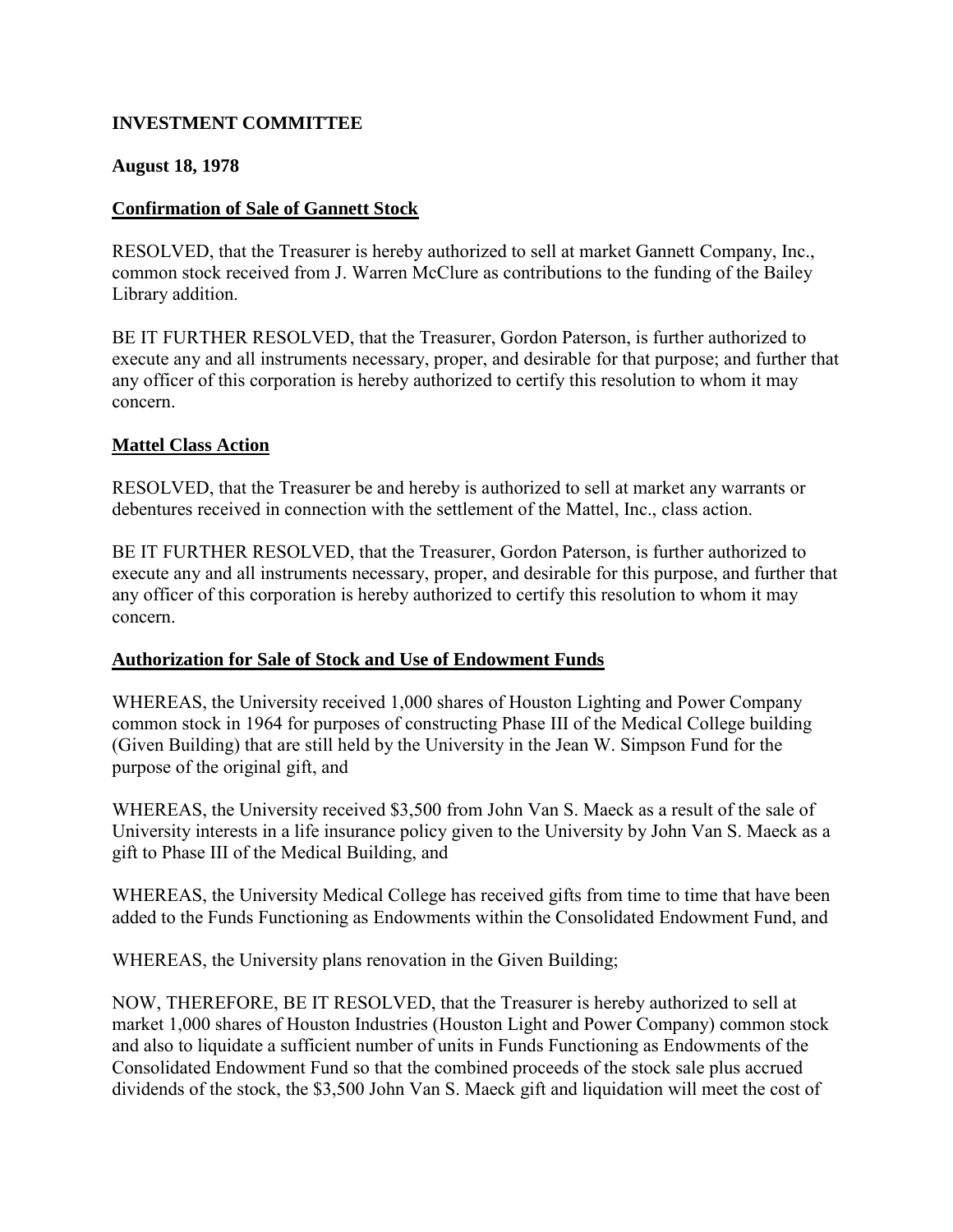<span id="page-17-0"></span>proposed renovations in the Given Building, said renovations not to exceed a total cost of \$60,000.

BE IT FURTHER RESOLVED, that the Treasurer is authorized to execute any and all instruments necessary, proper, and desirable for the purposes stated herein, and further that any officer of the University of Vermont and State Agricultural College is hereby authorized to certify this resolution to whom it may concern.

## **EDUCATIONAL TELEVISION COMMITTEE BUILDINGS AND GROUNDS COMMITTEE**

#### **August 18, 1978**

## **Policy for Use of University-owned or Leased Land**

WHEREAS, the University has previously recognized the scientific importance and educational value to the University and the Vermont community of specifically designated natural areas, and

WHEREAS, the University has previously recognized the necessity of preserving the fragile ecosystem on the summit ridge of Mount Mansfield, and

WHEREAS, the University recognizes the importance of having a consistent policy governing the administration of other mountaintops and natural areas it owns or leases, and

WHEREAS, there is a continuing demand for the use of such vantage points for telecommunications purposes, and

WHEREAS, the University recognizes the importance of serving the public welfare through cooperation with others either owning facilities or leasing space in environmentally fragile areas, and

WHEREAS, co-location (i.e. shared use of consolidated facilities) is a viable method for enhancing cooperation among parties most directly involved with telecommunications usage, and

WHEREAS, co-location is a viable method for minimizing the potential negative environmental and aesthetic impact;

NOW, THEREFORE, BE IT RESOLVED, that the President and/or his designee foster colocation of telecommunications facilities on properties owned or leased by the University, and further, develop a set of criteria upon which to base decisions regarding future requests for use of University-owned or leased land or facilities, and submit such criteria to the Board for approval.

This resolution supersedes paragraph two of the resolution of the Board of Trustees concerning Mount Mansfield passed on February 17, 1973.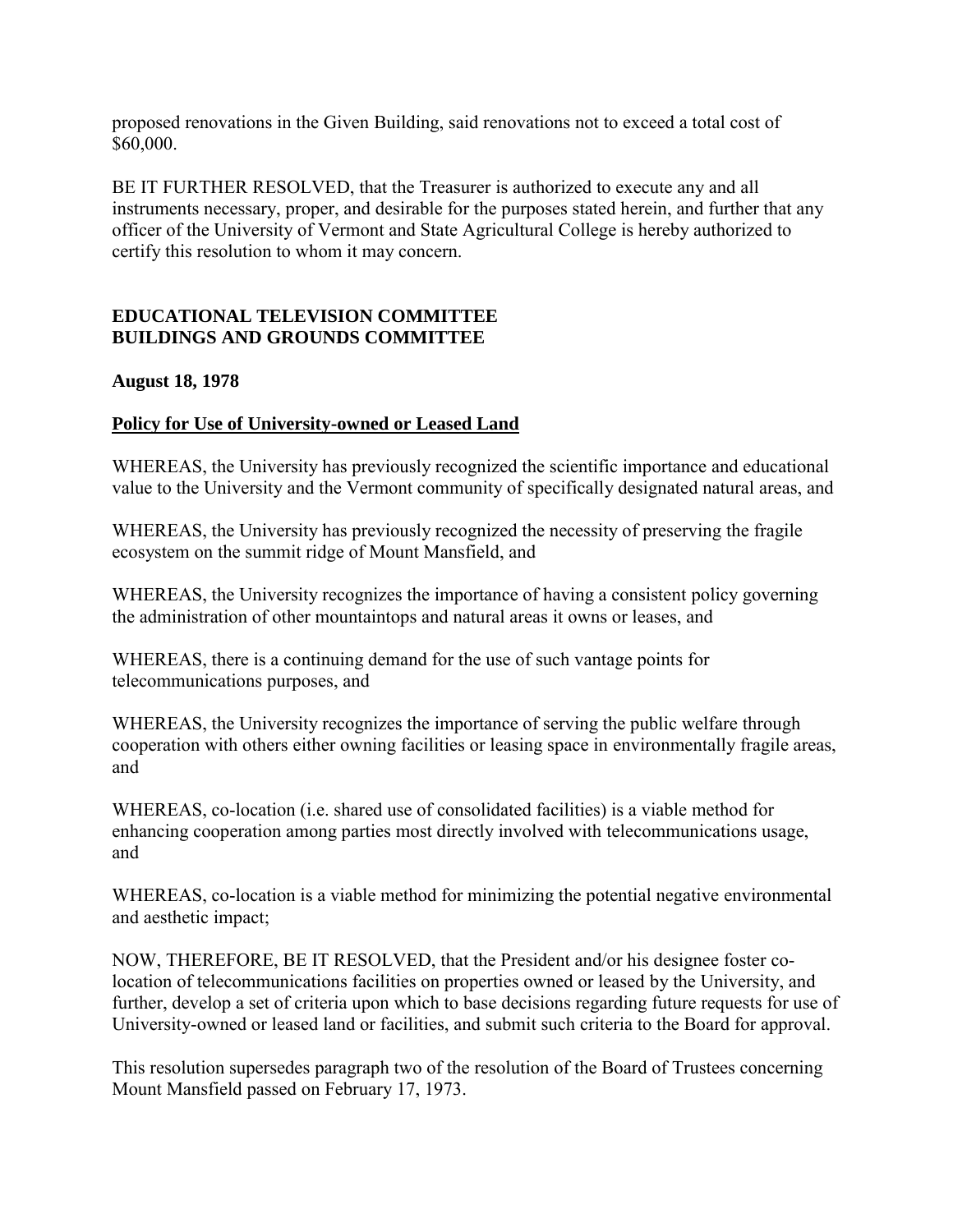# <span id="page-18-0"></span>**FINANCE AND BUDGET COMMITTEE**

### **August 18, 1978**

### **Policy on Annuity Contributions**

WHEREAS, current income tax law provides greater flexibility than that permitted by current University policy;

BE IT RESOLVED, that the University be authorized to enter into salary reduction and taxdeferred annuity agreements with University employees for maximum salary reduction and taxdeferred annuity contribution permitted by law at the time of execution of any such agreement; and

BE IT FURTHER RESOLVED, that the University shall keep its employees informed of the availability of tax deferral as an employee benefit, and that it shall facilitate employee understanding and utilization of opportunities for tax deferral available under law.

#### **Acceptance of Gifts and Grants**

RESOLVED, that the Board of Trustees hereby accepts gifts in the amount of \$760,472.75 and grants in the amount of \$6,396,251.

## **BOARD OF TRUSTEES**

#### **August 19, 1978**

## **Addition to List of Authorized Signatures**

RESOLVED, that Robert B. Lawson, as Associate Vice President for Research and Dean of the Graduate College, be authorized to act on behalf of the University in approving grant and contract applications and agreements and requests for extensions and supplements.

#### **Amendment of Bylaws**

RESOLVED, that the Bylaws of the University of Vermont and State Agricultural College as revised and adopted by the Board of Trustees on October 18, 1958, and as last amended on March 4, 1978, be further amended by adding the words "at le13.st" to the beginning of the description of the Audit Committee, as follows:

ARTICLE VII. Duties of Officers and Committees.

(h) Audit Committee. At least four Trustees shall be elected as the Audit Committee. They shall make or cause . . .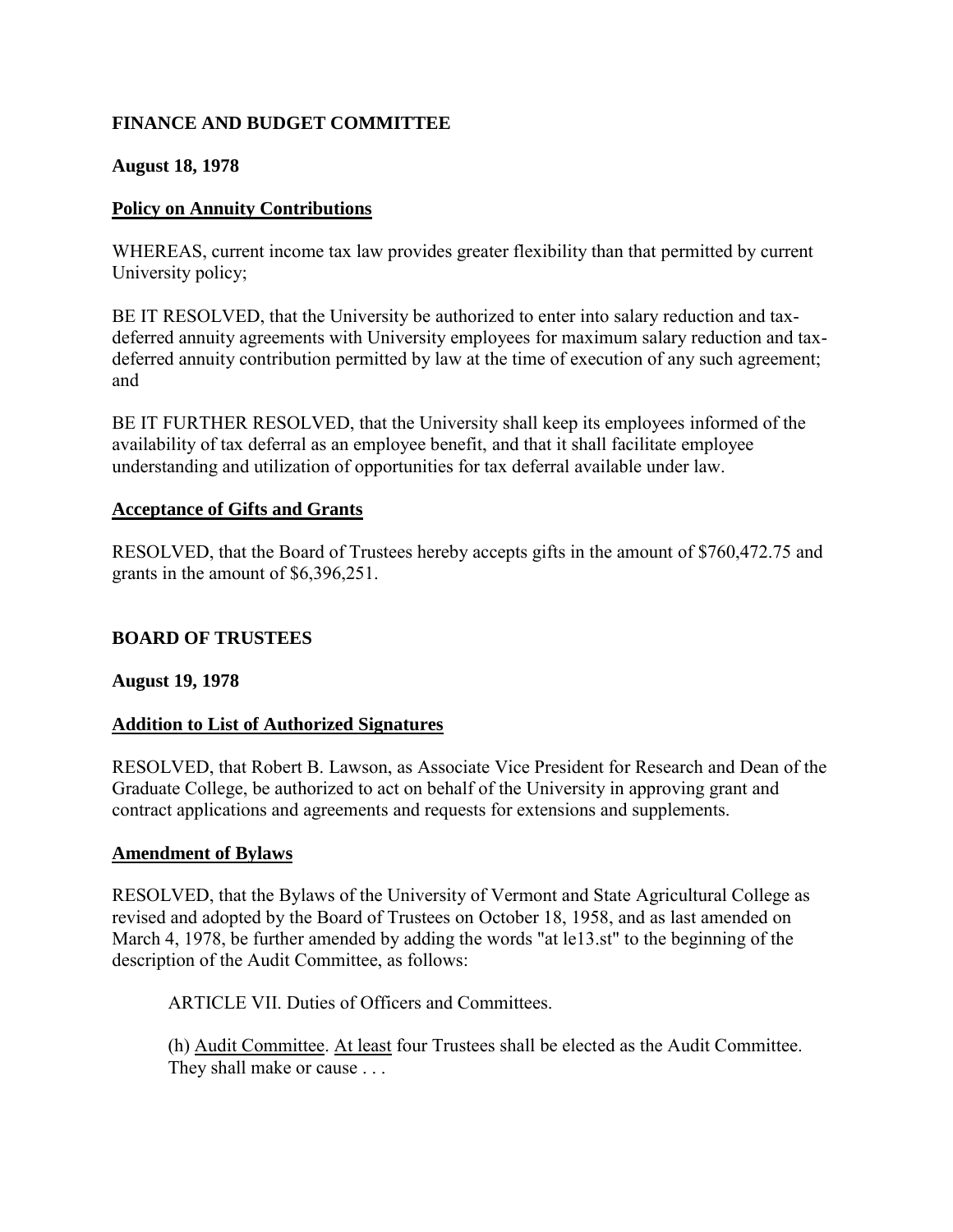## **RECOMMENDATIONS TO THE FULL BOARD**

### **June 10, 1978**

#### <span id="page-19-0"></span>**Designation of Chief Financial Officer**

RESOLVED, that Ben R. Forsyth, as Interim Vice President for Administration, is authorized to perform the functions of the chief financial officer of the University of Vermont and State Agricultural College until such time as the President recommends, and the Board approves, a permanent appointment to this position.

#### **INVESTMENT COMMITTEE**

#### **Sale of James Company Stock**

RESOLVED, that the Treasurer or Assistant Treasurer be and hereby is authorized to sell at market value five hundred (500) shares of Fred S. James Company common stock received as a contribution to the University.

The Treasurer, Gordon Paterson, or Assistant Treasurer, Garth L. Peterson, is further authorized to execute any and all instruments necessary, proper, and desirable for that purpose; and further that any officer of this corporation is hereby authorized to certify this resolution to whom it may concern.

#### **Sale of Merchants Bank Stock**

RESOLVED, that the Treasurer be and hereby is authorized to sell at market value a maximum of five hundred (500) shares of Merchants Bank common stock per month.

BE IT FURTHER RESOLVED, that the Treasurer, Gordon Paterson, is further authorized to execute any and all instruments necessary, proper, and desirable for that purpose; and further that any officer of this corporation is hereby authorized to certify this resolution to whom it may concern.

#### **Transfer of Life Insurance Policy**

RESOLVED, that the Treasurer is hereby authorized to transfer the University's interest in Connecticut Mutual Life Insurance Policy No. 1 598 706 to John Van S. Maeck for the sum of \$3,500.

The Treasurer, Gordon Paterson, is further authorized to execute any and all instruments necessary, proper, and desirable for that purpose; and further that any officer of this corporation is hereby authorized to certify this resolution to whom it may concern.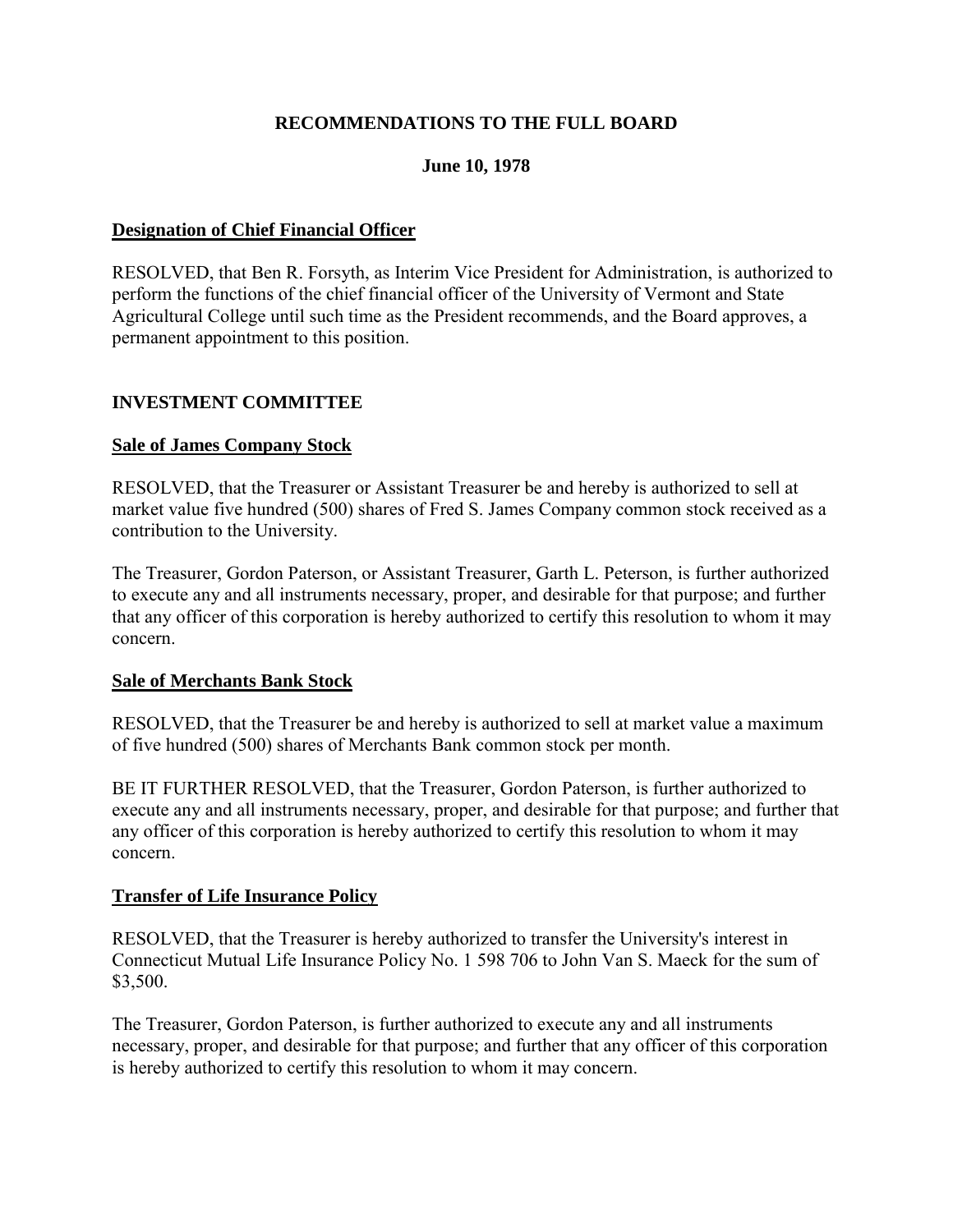# <span id="page-20-0"></span>**EDUCATIONAL POLICY COMMITTEE**

# **Staff Actions**

(1) RESOLVED, that the Board of Trustees receives the list of staff actions, including full-time faculty promotions and emeriti reappointments for 1978-79, and approves leaves of absence noted on page six of the staff action list.

BE IT FURTHER RESOLVED, that the Board approves the appointments of the following Professors with tenure effective as of the dates of their appointments:

Richard L. Anderson, Professor of Electrical Engineering, academic year 1979-80 C. Hackett Bushweller, Professor of Chemistry, July 1, 1978 D. Jacque Grinnell, Professor of Business Administration, academic year 1978-79 George M. Happ, Professor of Zoology, July 1, 1978 Charles A. Tesconi, Jr., Professor of Education, August 1, 1978

(2) RESOLVED, that the Board of Trustees, in accordance with the section entitled "Employment of Relatives" on page 3 of the Employees' Handbook, approves the appointment of Nancy B. Cidlowski as Technician in the Department of Biochemistry for the term of the current research grant as an exception to the University's policy prohibiting the employment of members of the same family where one relative exercises direct supervision over another.

#### **Revision of Officers' Handbook**

RESOLVED, that the Board of Trustees hereby approves the proposed revisions of the Officers' Handbook as presented and as endorsed by the Faculty Senate on April 6, 1978, to become effective July 1, 1978.

# **FINANCE AND BUDGET COMMITTEE**

## **Fiscal Year 1979 General University Operating Budget**

RESOLVED, that the Board of Trustees of the University of Vermont and State Agricultural College hereby approves the recommended Unrestricted Funds operating budget for Fiscal Year 1979 in the amount of \$52,278,000 and an estimated total University operating budget of \$77,600,000.

## **Addition to Physical Education/Athletic Facility**

RESOLVED, that the Board of Trustees hereby authorizes the President or his designee to construct an addition to the Patrick/Forbush/Gutterson complex and that the President or his designee is further authorized to execute any and all instruments necessary, proper, and desirable for that purpose.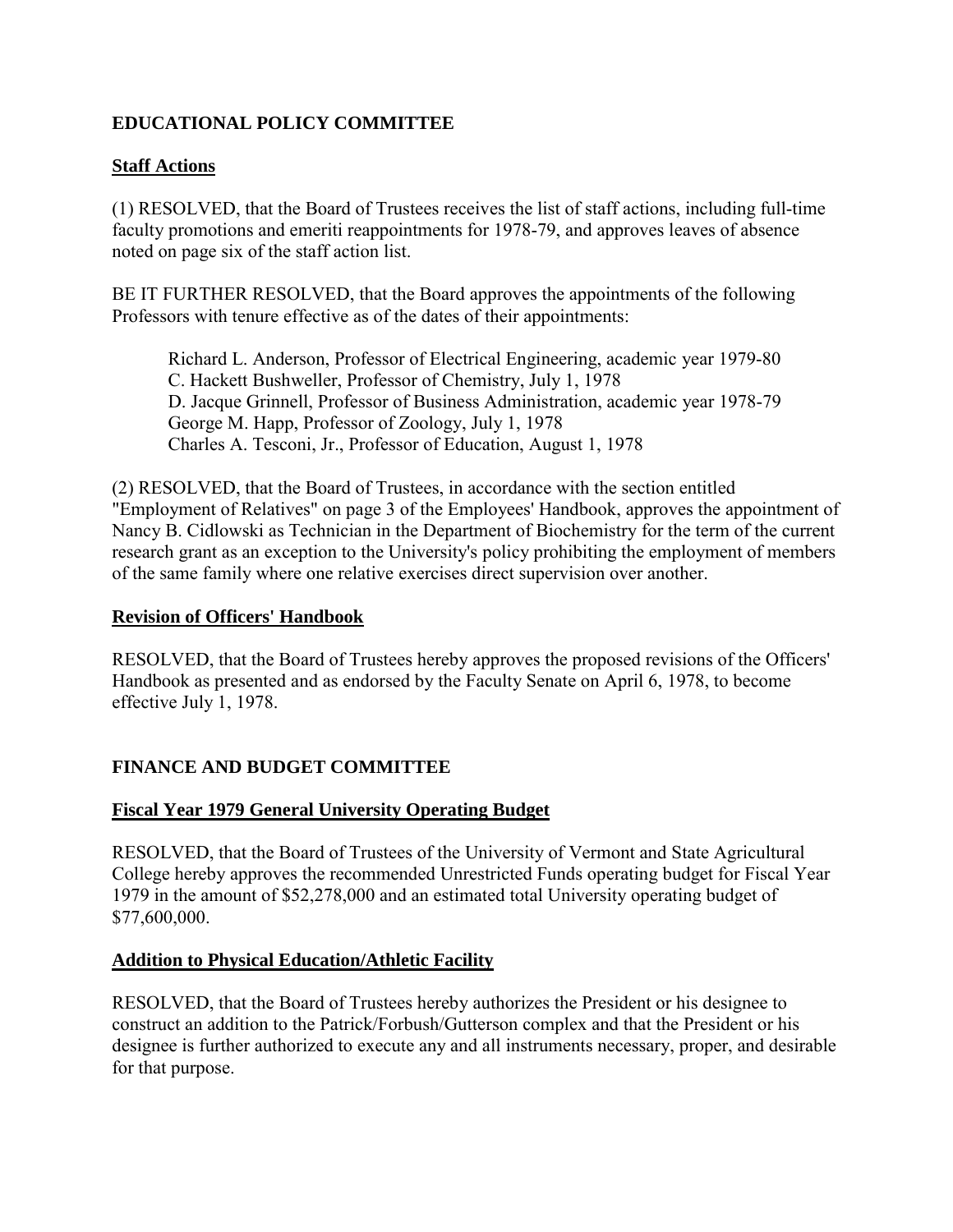<span id="page-21-0"></span>BE IT FURTHER RESOLVED, that the President or his designee is authorized to expend \$260,000 from the Gymnasium Fee Account to supplement the State appropriation of \$700,000 for this purpose.

# **Authorization to Proceed with South Campus Heat Line Project**

WHEREAS, the Board of Trustees of the University of Vermont and State Agricultural College at the December 3, 1977, meeting authorized the President, Executive Vice President, or Treasurer to apply for a \$4,075,000 College Housing Loan, bearing a maximum interest rate of three percent (3%) for a term not to exceed 40 years through the Department of Housing and Urban Development, and

WHEREAS, the President, Executive Vice President, or Treasurer were authorized to execute any and all instruments necessary, proper, and desirable for the purpose of issuing notes or bonds up to a maximum of \$4,075,000 for purposes of constructing a centralized South Campus heating system;

NOW, THEREFORE, BE IT RESOLVED, that the Board of Trustees of the University of Vermont and State Agricultural College hereby authorizes the President or his designee to do the following:

- 1. Execute a loan agreement with the United States of America through the Department of Housing and Urban Development evidencing a College Housing Loan in an amount not to exceed \$4,075,000 at a maximum interest rate of three percent (3%) for a term not to exceed 40 years, said loan to be substantially in accordance with the Loan Agreement and Terms and Conditions contained in HUD forms #4520 and 4521 but subject to whatever changes are deemed necessary by the President and are approved by authorized agents for the United States of America;
- 2. Provide as collateral on the College Housing Loan the entire building formerly known as "the old gym" presently consisting of the Central Heating Plant and the Royall Tyler Theatre, as well as all contents of said building, including the boilers and related equipment located in said building or adjacent to it;
- 3. Cause to be completed all plans, specifications, bidding documents and various contracts, agreements and forms of any sort necessary for the construction of a centralized South Campus heating system, and to cause to be published, sent, and delivered for competitive bidding, in the usual form and manner, invitations for bids for construction contracts, and to cause such bids to be received and reviewed and contracts to be awarded for and on behalf of the University in the manner usually required;
- 4. Any and all additional acts which may be required for the successful completion of the construction of a centralized South Campus heating system as authorized herein.

# **Acceptance of Gifts and Grants**

RESOLVED, that the Board of Trustees hereby accepts gifts in the amount of \$234,800.08 and grants in the amount of \$1,624,781.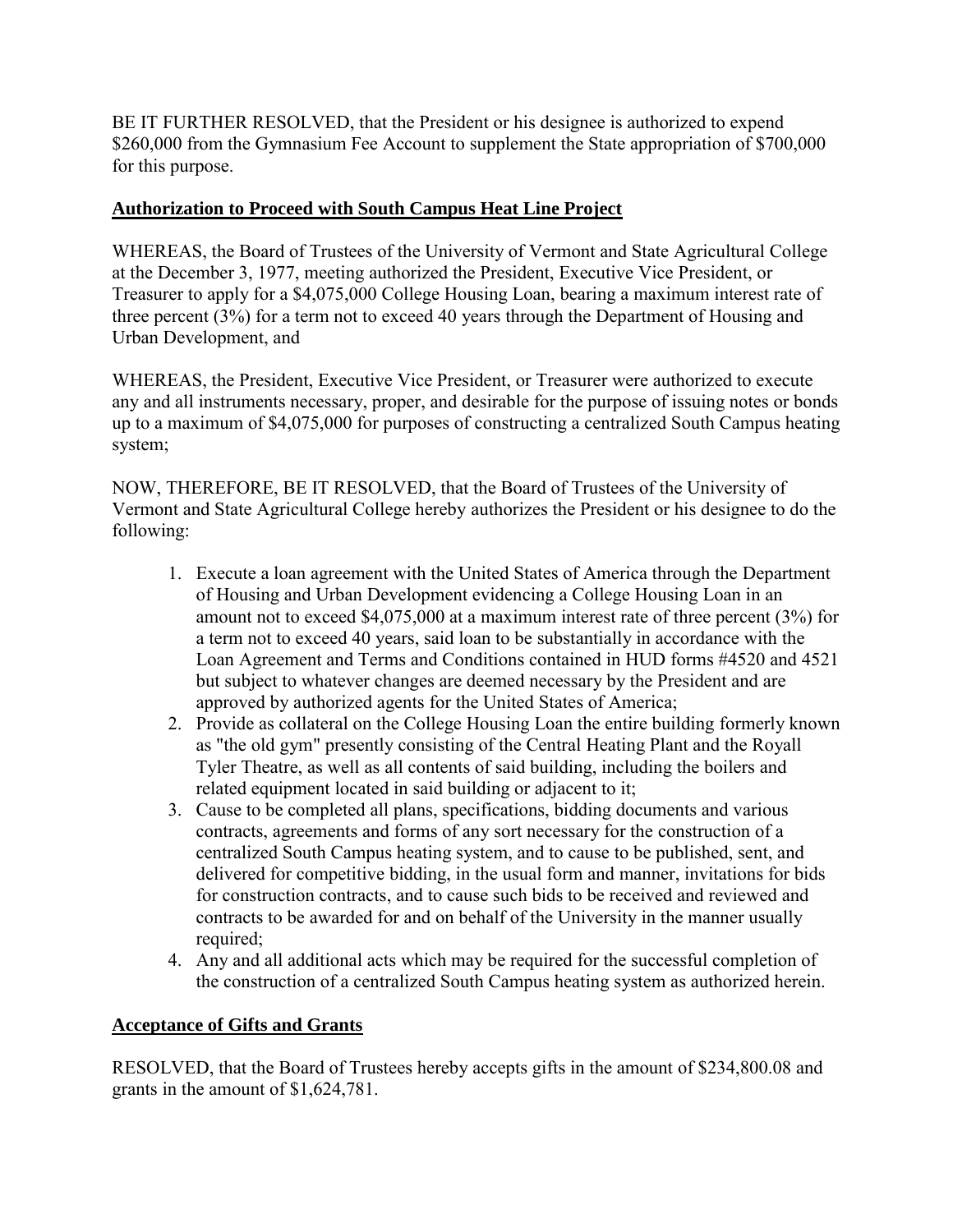# **RESOLUTION l**

#### <span id="page-22-0"></span>**Audit of Certain Federal Grants and Awards**

WHEREAS, the books and accounts of certain grants and awards made to the University of Vermont and State Agricultural College and specifically those grants and awards are the National Direct Student Loan Program, the Health Professions and Nursing Student Loan Programs, the Work-Study Program, the Basic and Supplemental Education Opportunity Grants and Title I of the United States Office of Education, have been audited on behalf of the United States Government by the accounting firm of Archibald M. Peisch and Company, Certified Public Accountants, for the fiscal year ended June 30, 1977, and the reports of said audits are published in accordance with audit procedures outlined by the United States Department of Health, Education, and Welfare.

BE IT RESOLVED, that the Board hereby accepts such audits which have been released to the Regional Audit Director of the Department of Health, Education, and Welfare of the United States Government.

## **RESOLUTION 2**

#### **Audit of Student Housing Funds**

WHEREAS, the books and accounts of certain grants and awards made to the University of Vermont and State Agricultural College Dormitory Projects VT. CH-28(d) and 47(D) as consolidated and the University of Vermont and State Agricultural College Married Student Housing Project VT. CH-41(D), have been audited on behalf of the United States Government by the accounting firm of Coopers & Lybrand, Certified Public Accountants, for the fiscal year ended June 30, 1977, and the reports of said audits are published in detail in accordance with audit and reporting procedures outlined by the United States Department of Housing and Urban Development.

BE IT RESOLVED, that the Board hereby accepts such audits which have been released to the New England Housing Management Division of the United States Government.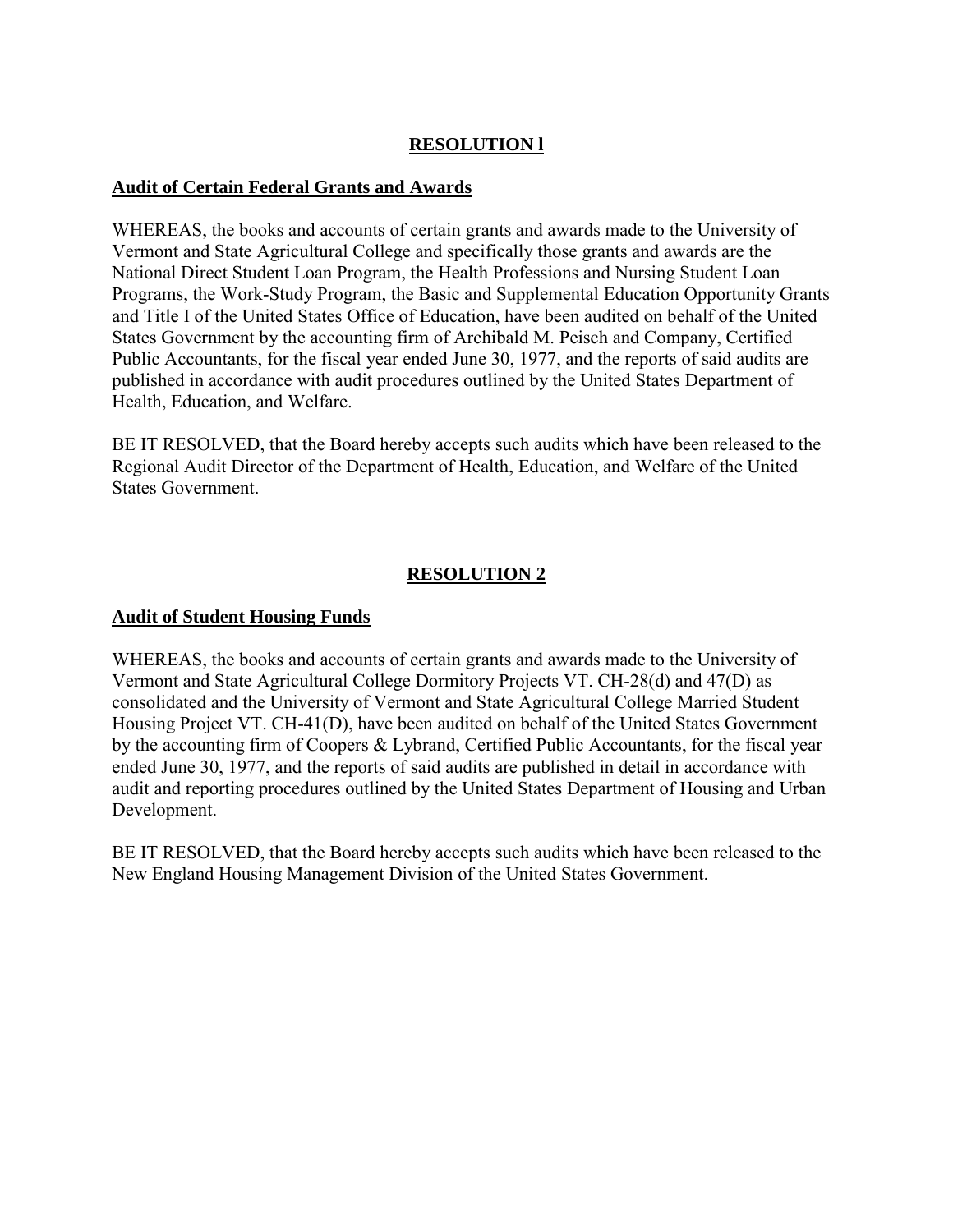## **RECOMMENDATIONS TO THE FULL BOARD**

## **April 15, 1978**

## <span id="page-23-0"></span>**EDUCATIONAL POLICY COMMITTEE**

#### **Staff Actions**

RESOLVED, that the list of staff actions be received and that leaves of absence noted on pages two and three of the staff action list be approved.

#### **Authority to Award Degrees**

RESOLVED, that the Board of Trustees authorizes the President to award degrees in course at the Associate, Bachelors, Masters, Doctoral, and Fifth-year Certificate levels to the students of the University of Vermont and State Agricultural College who, on or before May 19, 1978, are certified by the Deans and Directors and recommended by the Faculty Senate for their appropriate degree. The list of names of the students to whom these degrees are awarded shall be recorded as part of the permanent minutes of the June meeting of the Board.

#### **McCullough Chair of Political Science**

RESOLVED, that in recognition of his service to the University as a teacher and scholar, Raul Hilberg, Professor of Political Science, be appointed the John G. McCullough Professor of Political Science.

#### **Rescinding of Degree**

RESOLVED, that the Bachelor of Arts degree approved for Donna Lee Tarbania, College of Arts and Sciences, at the March 4, 1978, meeting of the Board of Trustees be, and hereby is, rescinded.

#### **Fleming Museum Accreditation**

WHEREAS, the University of Vermont has maintained museum collections since 1823, and

WHEREAS, the major part of the University's collections was maintained from 1873 until 1931 in the University Museum and its Park Gallery of Art, and

WHEREAS, the major part of the University's collections has been maintained since 1931 in the Robert Hull Fleming Museum on the campus of the University in Burlington, Vermont, and

WHEREAS, the American Association of Museums requires for the accreditation of the Robert Hull Fleming Museum an assurance that the Museum is permanent,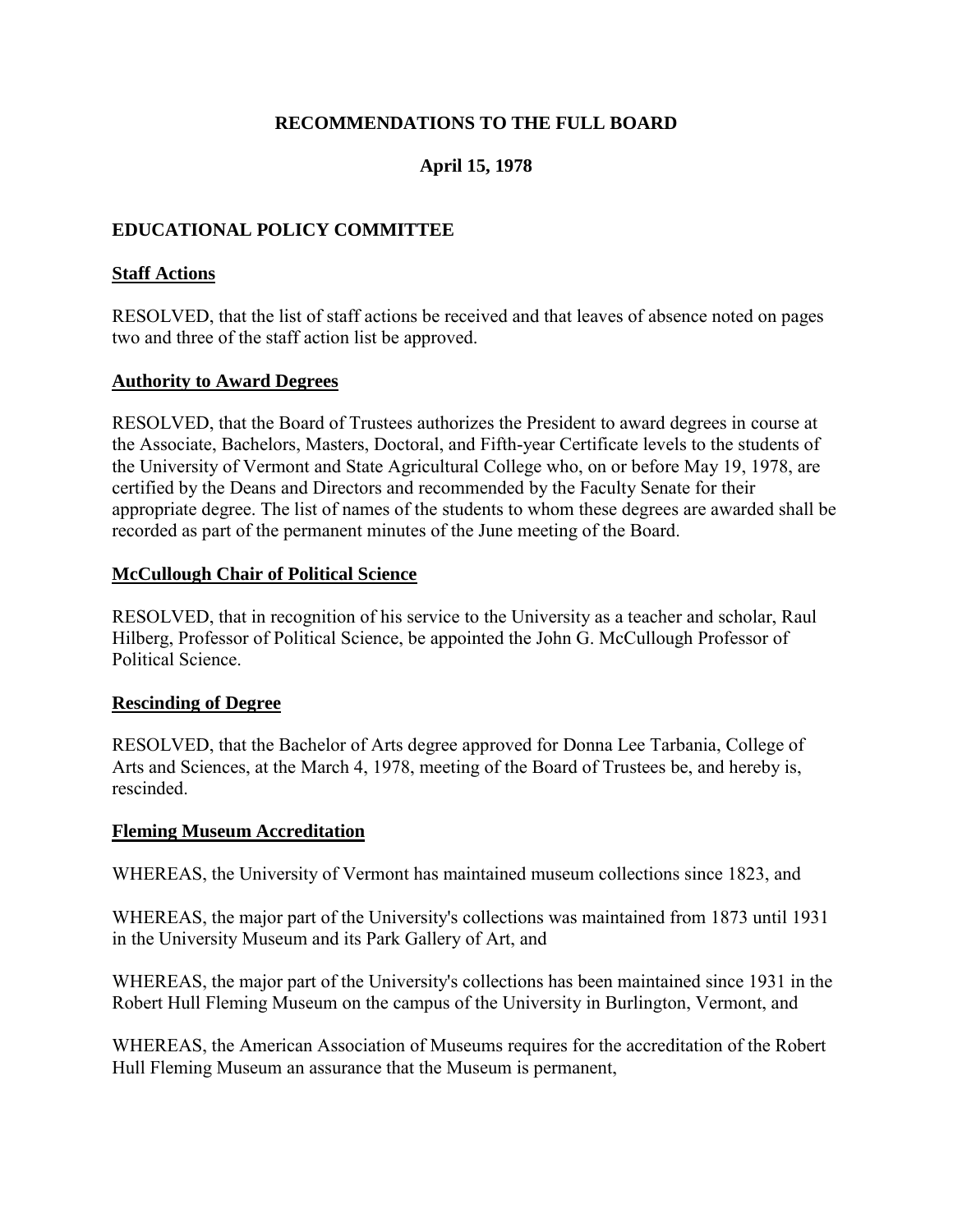<span id="page-24-0"></span>THEREFORE, BE IT RESOLVED, that the Board of Trustees of the University of Vermont and State Agricultural College recognizes the Robert Hull Fleming Museum and expresses the intention of the University to maintain the Museum in the future.

# **BUILDINGS AND GROUNDS COMMITTEE**

# **Lease of Land at Shelburne Pond to LeDuc Family**

RESOLVED, that the President of the University of Vermont and State Agricultural College or his designee be authorized to enter into a Lease Agreement with Alfred and Mary Irene LeDuc of South Burlington, Vermont, for the use of approximately 48 acres of land presently owned by the University of Vermont and State Agricultural College and located at Shelburne Pond in South Burlington and in Shelburne as described in deed of Nature Conservancy to UVM dated 3/21/77 and recorded at Volume 59, pages 143-147 of the Shelburne Land Records, said lease to contain the following terms and conditions:

- a. Alfred and Mary Irene LeDuc or any of their children, Maurice O. LeDuc, Emanuel LeDuc, Norman LeDuc, Francis LeDuc, or Corinne L. Fay, shall use the land for pasturage or crops and shall make no changes in existing farm practices which would cause a significant adverse impact on the water quality of Shelburne Pond. Said lessees shall maintain fences in good order and repair.
- b. The lease term shall be for so long as Alfred or Mary Irene LeDuc or any of their children above specified own their present farm and use and occupy said lands presently owned by them for purposes of dairy farming without voluntary interruption for a period in excess of six (6) months, except that under no circumstances shall the lease term extend beyond the year 2050.
- c. An annual rental amount of One Hundred and Fifty Dollars (\$150.00) shall be specified.
- d. If property taxes are levied against the leased premises because of agricultural use by Alfred or Mary LeDuc or any of their children, the taxes shall be paid by the LeDucs or, in the alternative, the lessees shall have the right to cancel the lease.
- e. The lease shall be subject to all restrictions and conditions imposed upon the University of Vermont and State Agricultural College by the Nature Conservancy, its predecessors in title.
- f. The lease shall be personal to Alfred and Mary Irene LeDuc and their children as herein specified. It shall not be assignable.

# **Transfer of Lease on St. Anselm's Chapel Property**

RESOLVED, that the President be authorized on behalf of the University of Vermont and State Agricultural College to transfer its current lease for the property on which St. Anselm's Chapel is located from the Episcopal Diocese of Vermont to Christ Church Presbyterian for the purpose of continuing the development on campus of an ecumenical Christian ministry to provide members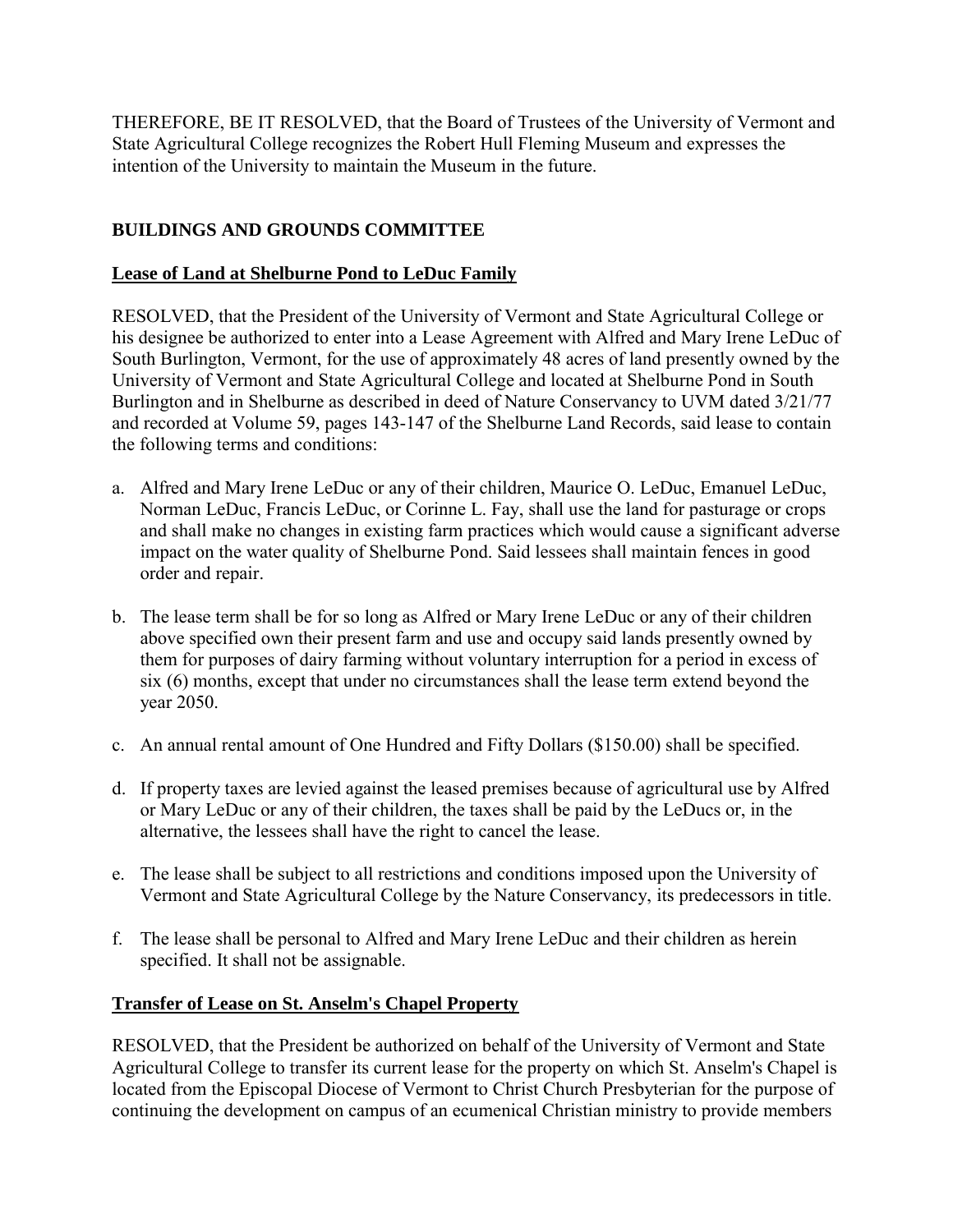<span id="page-25-0"></span>of the campus community of all Protestant faiths with an opportunity to participate in an ongoing congregation as they pursue their religious development.

# **FINANCE AND BUDGET COMMITTEE**

# **Morgan Horse Farm Budget, FY '79**

RESOLVED, that the Board of Trustees of the University of Vermont and State Agricultural College approves the recommended operating budget for the Morgan Horse Farm for Fiscal Year 1979 in the amount of \$154,000.

# **Educational Television Budget, FY '79**

RESOLVED, that the Board of Trustees of the University of Vermont and State Agricultural College approves the recommended operating budget for Vermont Educational Television for Fiscal Year 1979 in the amount of \$1,608,200.

## **In-state and Out-of-state Tuition Increases**

RESOLVED, that the Board of Trustees hereby approves an increase in the in-state tuition rate from \$1,200 per year to \$1,300 per year and an increase in the out-of-state tuition rate from \$3,490 per year to \$3,735 per year effective with the 1978-79 academic year.

## **College of Medicine Tuition Rates**

RESOLVED, that the Board of Trustees hereby authorizes the President to increase the tuition rates for students enrolled in the College of Medicine as follows:

- a. In-state student tuition rate from \$2,200 per year to \$2,400 per year;
- b. Regional compact student tuition rate from \$4,490 per year to \$4,800 per year;
- c. Out-of-area student tuition rate from \$4,490 per year to \$4,800 per year for out-of-area students currently enrolled, and a tuition rate of \$7,500 per year for out-of-area students matriculating after July 1, 1978.

The tuition increases in this resolution are to become effective with the 1978-79 academic year.

## **Increase in Room Rent**

RESOLVED, that the Board of Trustees hereby approves the following increases in room rent to become effective with Fiscal Year 1979: For a double room, from \$898 to \$970 per year; for a single room, from \$998 to \$1,070 per year; for a large single room, from \$1,098 to \$1,170; and for a triple room, from \$698 to \$770 per year.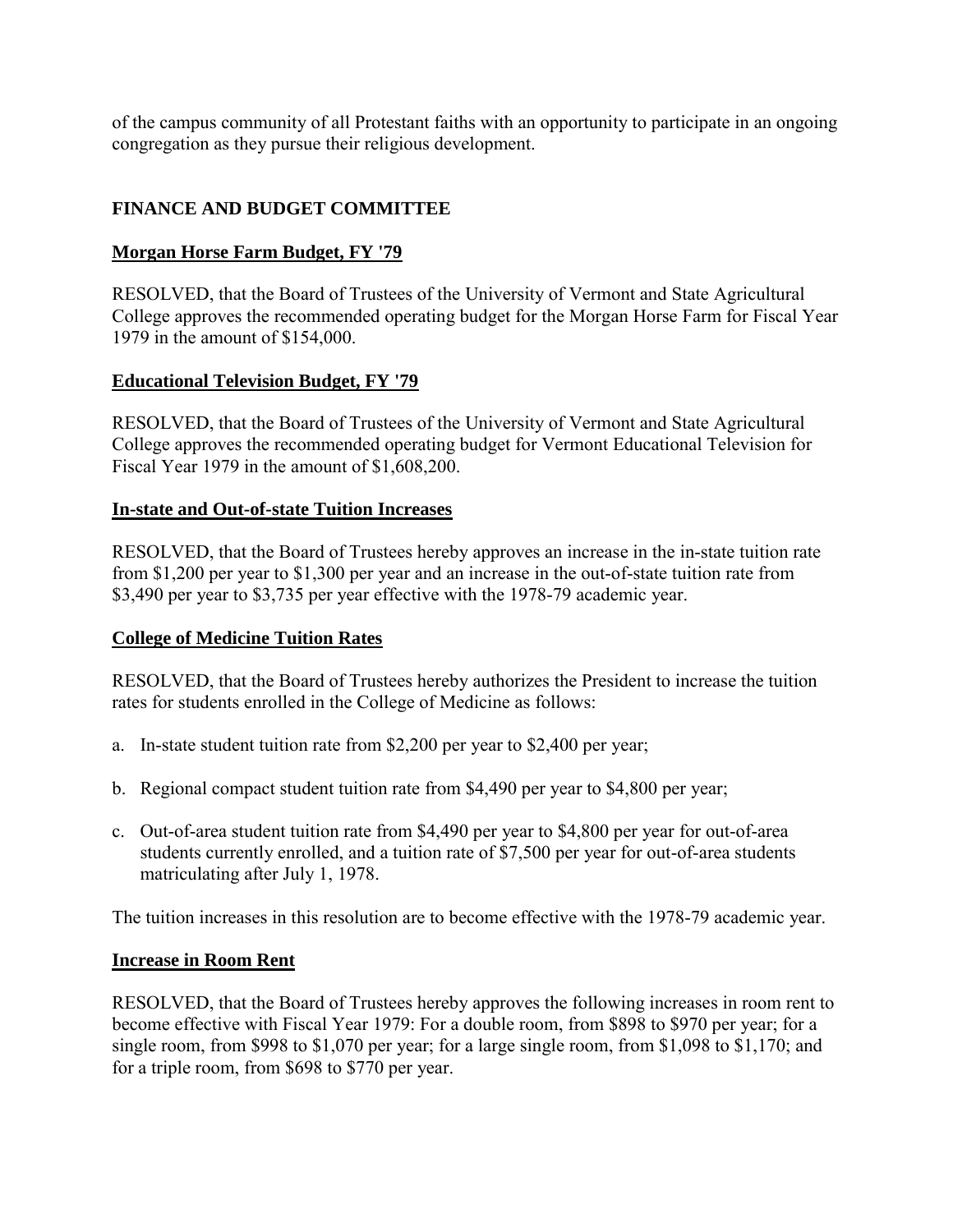<span id="page-26-0"></span>BE IT FURTHER RESOLVED, that a Cooperative Option for Hamilton Hall be established at a rate \$130 less than the standard room rate.

# **Increase in Board Rate**

RESOLVED, that the Board of Trustees approves an increase in base board charge from \$710 to \$764 per academic year. This increase is to become effective with Fiscal Year 1979.

# **Increase in Student Health Fee**

RESOLVED, that the Board of Trustees of the University of Vermont and State Agricultural College hereby approves an increase in the Student Health Fee from \$64 to \$68 per academic year (\$34 per semester), effective with Fiscal Year 1979.

# **Fiscal Year 1979 Budget Premises**

RESOLVED, that the Board of Trustees hereby approves the budget premises for Fiscal Year 1979 as described in the attached materials and authorizes the President to proceed with the detailed budget preparation in accordance with these premises.

## **Acceptance of Gifts and Grants**

RESOLVED, that the Board of Trustees hereby accepts gifts in the amount of \$266,786.87 and grants in the amount of \$926,992.

# **From the Educational Television Committee**

RESOLVED, that the Board of Trustees of the University of Vermont and State Agricultural College authorizes the President and/or his designee to enter into a lease agreement with Taft Broadcasting Corporation of Houston, Texas, for use of Vermont Educational Television facilities at Mt. Ascutney for an annual fee of \$3,000. This fee is to be renegotiated biannually, the length of the lease to be coterminous with the facility lease. Such lease agreement is subject to Taft Broadcasting securing appropriate approvals, including permission of the State of Vermont Department of Forests and Parks and a permit from the State of Vermont Environmental Board in accordance with Act 250.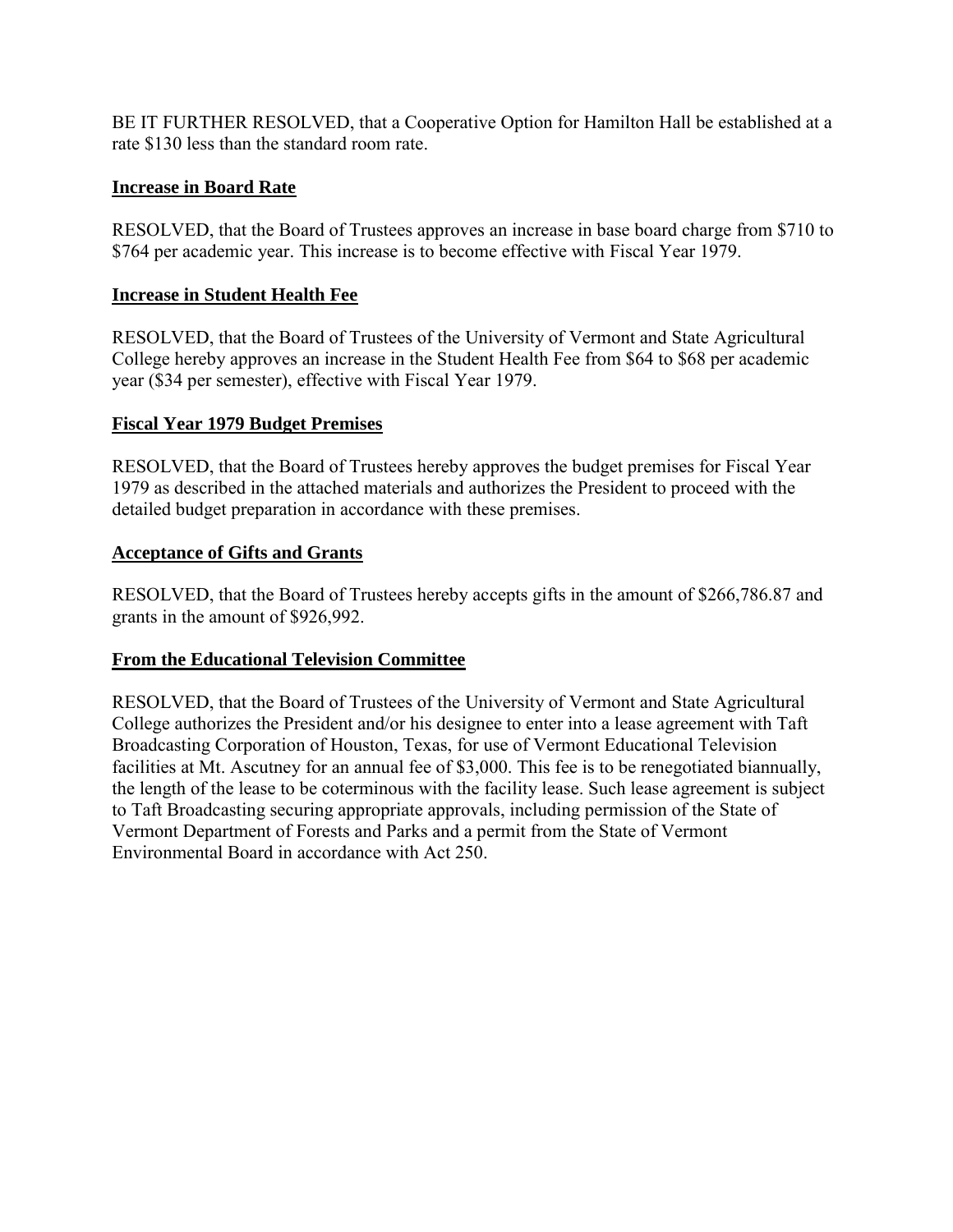#### **RECOMMENDATIONS TO THE FULL BOARD**

#### **March 4, 1978**

#### <span id="page-27-0"></span>**AUDIT COMMITTEE**

#### **Appointment of Audit Firm for Fiscal Year 1978**

RESOLVED, that the Board of Trustees recommends to, and enters into a contract with, the State Auditor of Accounts engaging the accounting firm of Coopers & Lybrand to conduct the annual audit for the year ending June 30, 1978, in keeping with the University's Bylaws and the Statutes of the State of Vermont.

#### **INVESTMENT COMMITTEE**

#### **Confirmation of Sale of 500 Shares of McCord Common Stock**

RESOLVED, that the Treasurer, Gordon Paterson, be and hereby is authorized to sell at market value five hundred (500) shares of McCord Corporation common stock, received as a contribution to the University.

The Treasurer, Gordon Paterson, is further authorized to execute any and all instruments necessary, proper, and desirable for that purpose; and further that any officer of this corporation is hereby authorized to certify this resolution to whom it may concern.

#### **Transfer of Securities**

RESOLVED, that the Board of Trustees hereby authorizes the Treasurer to transfer the following securities received for the Consolidated Endowment Funds to Gans and Co.

 Stocks: 150 shares, Caterpillar Tractors 162 shares, Exxon 180 shares, General Electric 300 shares, General Motors 200 shares, Phillips Petroleum 800 shares, Standard Brands Bonds: \$38,000 - U.S. Treasury Bonds - 4 1/4% - 8/92-87 \$10,000 - U.S. Treasury Bonds - 7 7/8% - 5/15/79

\$20,000 - U.S. Treasury Bonds - 7 1/4% - 8/15/84

\$10,000 - Commonwealth Ed. - 8 3/4% - 4/01/81

 $$20,000 - E.I.$  Dupont -  $8\%$  -  $11/15/81$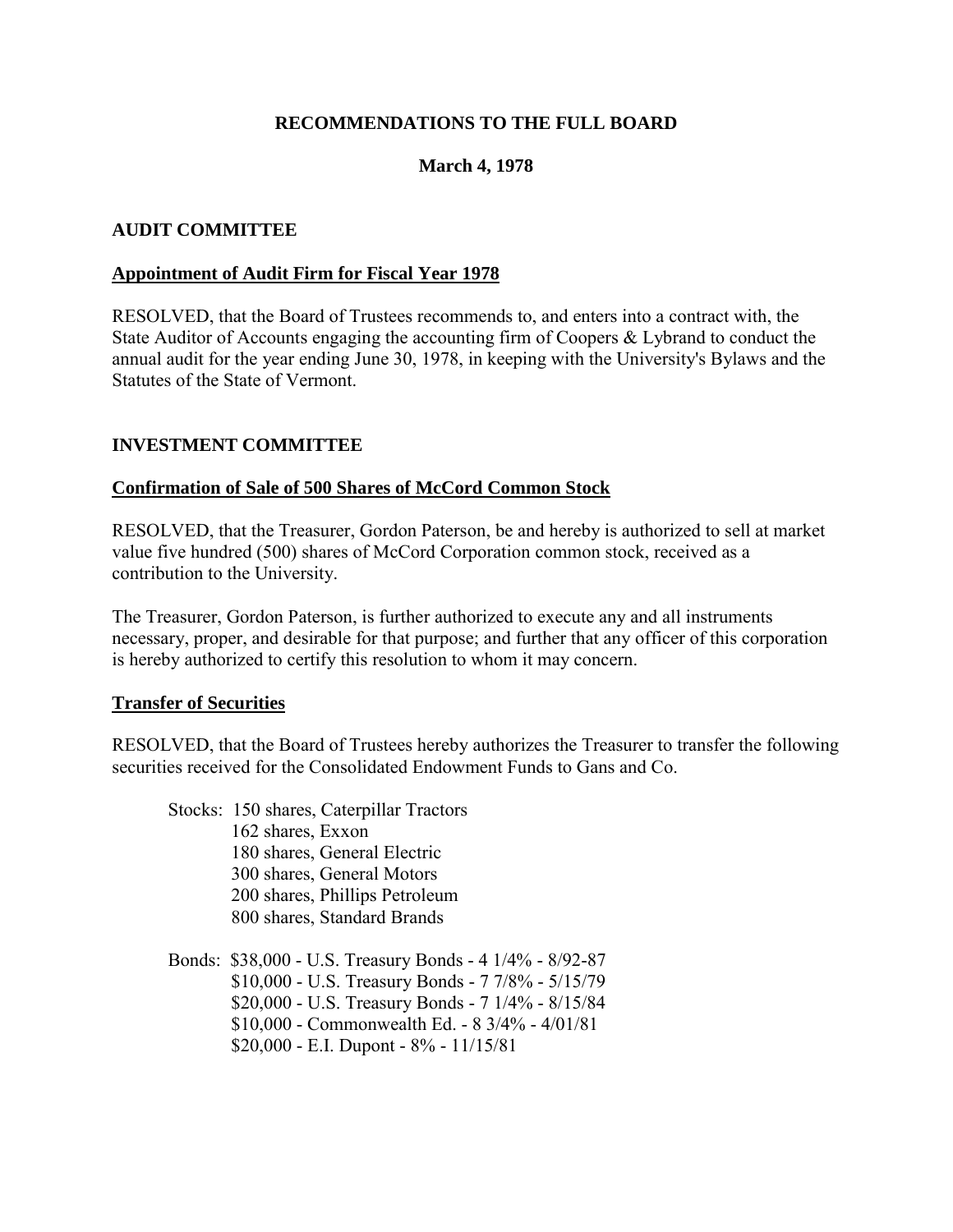<span id="page-28-0"></span>BE IT FURTHER RESOLVED, that the Treasurer, Gordon Paterson, is authorized to execute any and all instruments necessary, proper, and desirable for that purpose; and further that any officer of this corporation is hereby authorized to certify this resolution to whom it may concern. From the Educational Policy Committee:

# **Staff Actions**

RESOLVED, that the list of staff actions, including full-time faculty reappointments for 1978- 79, be received and that leaves of absence and/or dismissals noted on pages four and five of the staff action list be approved.

## **Approval of Degrees**

RESOLVED, that the Board of Trustees approves the awarding of degrees in course to those students who have completed degree requirements and who have been recommended by their respective deans and directors and the Faculty Senate.

# **Medical Education**

WHEREAS, there is question about the validity of 16 VSA 2361, a statute enacted in 1927 concerning the education of medical students and the delivery of health care in the State of Vermont; and,

WHEREAS, there currently is proposed legislation pertaining to the same subject; and,

WHEREAS, the UVM College of Medicine has an active history as a pioneer in primary care delivery in Vermont; and,

WHEREAS, the UVM Board of Trustees has created a standing committee to examine all aspects of health education policy formation and implementation;

NOW, THEREFORE, BE IT RESOLVED, that the Board of Trustees instruct the standing Committee on Health Education to undertake a careful examination of physician distribution and the adequacy of health care delivery throughout Vermont, with special attention to the role of the University of Vermont College of Medicine in contributing to better health care delivery, and to the relationship of State support of medical education to the adequacy of health care for the rural areas of Vermont; and that the Committee report its findings and recommendations to the University Board of Trustees at its December, 1978, meeting .

- Adopted by Board of Trustees, March 4, 1978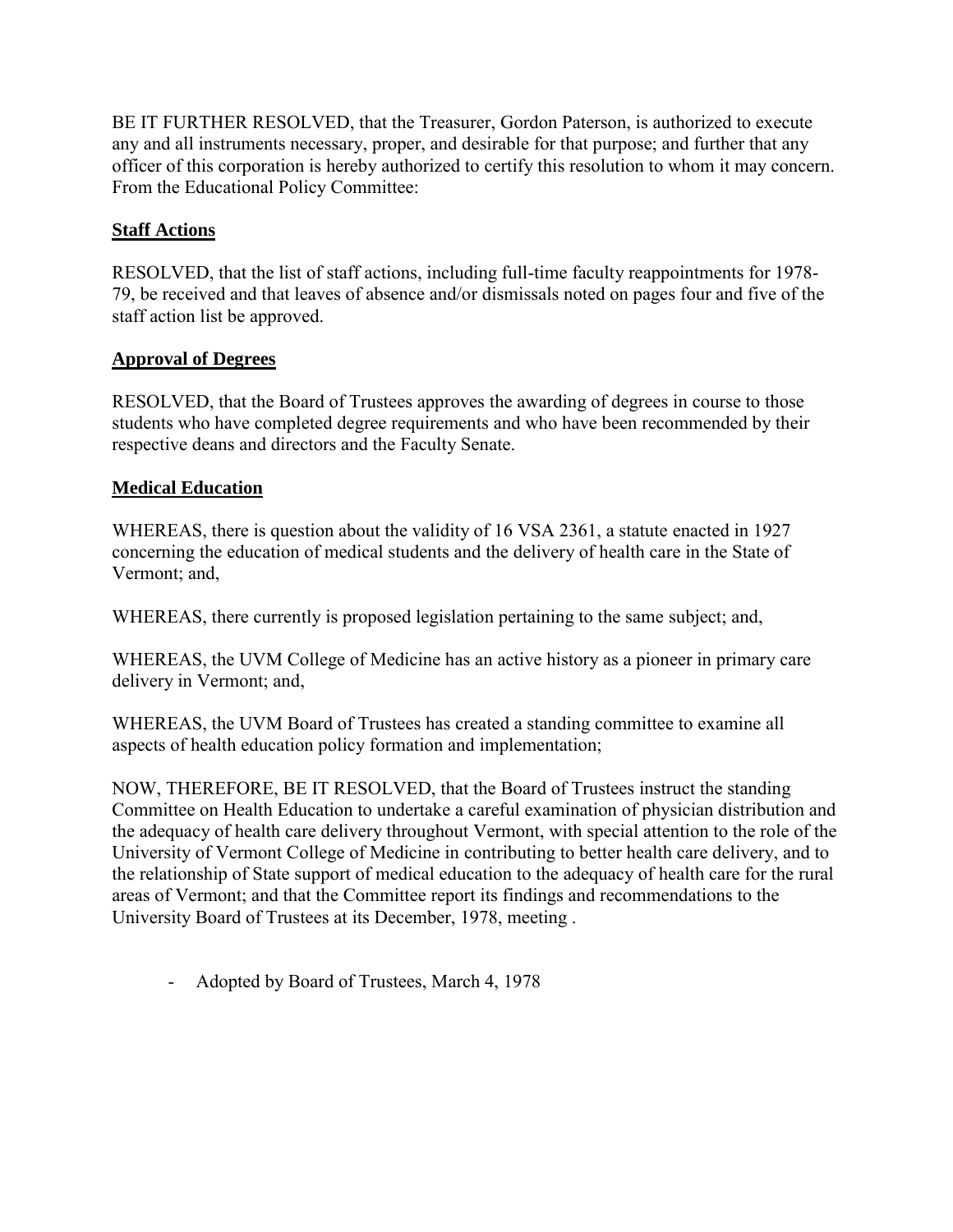# <span id="page-29-0"></span>**BUILDINGS AND GROUNDS COMMITTEE**

## **Clearing Title to Land in East Montpelier**

RESOLVED, that the University of Vermont and State Agricultural College release to Kenneth and Marjorie Santor of East Montpelier, Vermont, whatever interest it may have arising out of the possible inclusion of all or part of their land in East Montpelier as University lease land.

# **FINANCE AND BUDGET COMMITTEE**

# **Bonding for Bailey Library Addition**

RESOLVED, that the Board of Trustees hereby approves in principle the proposed Trust Indenture prepared in conjunction with the anticipated issuance of bonds for renovation and new construction at the Bailey Library, said indenture being subject to the finalization of an interest rate and maturity schedule which will require an increase in the Library Fee not to exceed \$4.00 per student beginning with the academic year 1979-80.

BE IT FURTHER RESOLVED, that the Board of Trustees authorizes the President or his designee to issue a letter of intent to the successful bidder provided an offer for sale of construction bonds is made by Goldman, Sachs & Company consistent with the preceding paragraph, such letter stating the University's intention to proceed with construction in accordance with a negotiated contract provided: (a) that the offer for the sale of construction bonds by Goldman, Sachs & Company is approved by the University Board of Trustees at its next meeting; and (b) that the University Board of Trustees approves the trust indenture prepared pursuant to the bond issue at its next meeting.

## **Assumption of Outstanding Obligation on Jeanne Mance Dormitory**

WHEREAS, the University has been leasing the Jeanne Mance dormitory from the Medical Center Hospital of Vermont, Inc. (MCHV), since 1976; and

WHEREAS, it has now been proposed that the University acquire said facility from MCHV on the terms and conditions contained in the purchase and sales agreement presented to this meeting and in connection therewith, assume the obligations of MCHV under the Trust Indenture dated as of May 1, 1962, between MCHV and The Howard Bank of Burlington, as Trustee, including the payment of the principal of and interest on the DeGoesbriand Memorial Hospital, Inc., Dormitory Bonds of 1962 (the "Bonds").

## THEREFORE, BE IT RESOLVED THAT:

1. The University acquire the Jeanne Mance dormitory facility from MCHV and, as partial payment therefor, assume the obligations of MCHV in connection therewith as provided in the First Supplemental Indenture;